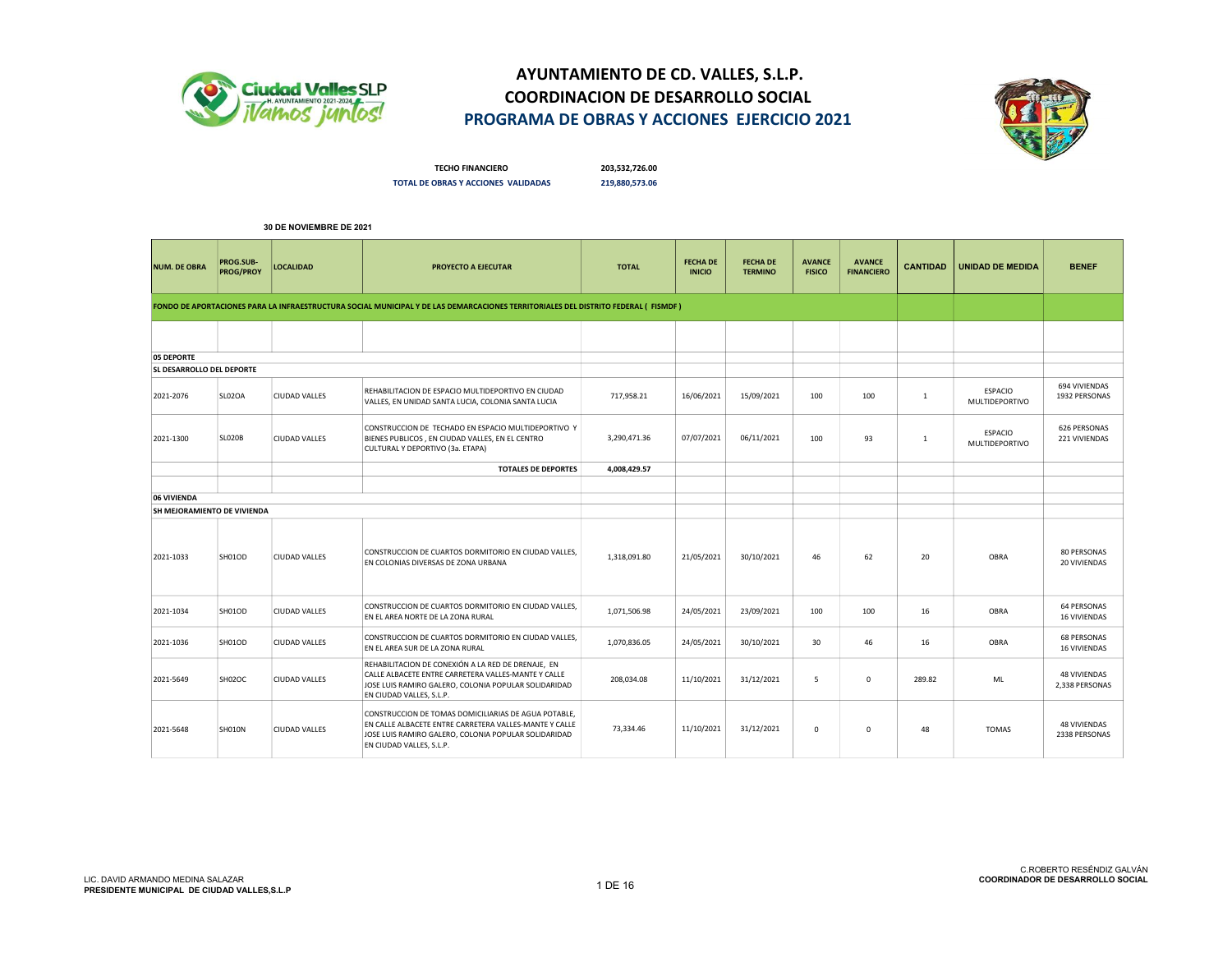



TECHO FINANCIERO 203,532,726.00 TOTAL DE OBRAS Y ACCIONES VALIDADAS 219,880,573.06

| <b>NUM. DE OBRA</b>           | PROG.SUB-<br><b>PROG/PROY</b> | LOCALIDAD            | <b>PROYECTO A EJECUTAR</b>                                                                                                                                          | <b>TOTAL</b> | <b>FECHA DE</b><br><b>INICIO</b> | <b>FECHA DE</b><br><b>TERMINO</b> | <b>AVANCE</b><br><b>FISICO</b> | <b>AVANCE</b><br><b>FINANCIERO</b> | <b>CANTIDAD</b> | <b>UNIDAD DE MEDIDA</b> | <b>BENEF</b>                               |
|-------------------------------|-------------------------------|----------------------|---------------------------------------------------------------------------------------------------------------------------------------------------------------------|--------------|----------------------------------|-----------------------------------|--------------------------------|------------------------------------|-----------------|-------------------------|--------------------------------------------|
| 2021-5647                     | <b>SH010N</b>                 | <b>CIUDAD VALLES</b> | CONSTRUCCION DE TOMAS DOMICILIARIAS DE AGUA POTABLE,<br>EN CALLE RICARDO FLORES MAGON ENTRE MARIANO JÌMENEZ Y<br>JUAN SARABIA, COLONIA LAS AGUILAS EN CIUDAD VALLES | 67,223.25    | 11/10/2021                       | 31/12/2021                        | 90                             | $\mathbf 0$                        | 44              | <b>TOMAS</b>            | 44 VIVIENDAS<br>2078 PERSONAS              |
| 2021-5033                     | SH01OD                        | <b>CIUDAD VALLES</b> | CONSTRUCCION DE CUARTO DORMITORIO EN CIUDAD VALLES.<br>COLONIA AMPLIACION LAZARO CARDENAS                                                                           | 59,993.94    | 03/11/2021                       | 31/12/2021                        | 5                              | 0                                  | $\mathbf{1}$    | OBRA                    | 4 PERSONAS                                 |
|                               |                               |                      | <b>TOTALES DE VIVIENDA</b>                                                                                                                                          | 3,869,020.56 |                                  |                                   |                                |                                    |                 |                         |                                            |
| 09 AGUA POTABLE Y SANEAMIENTO |                               |                      |                                                                                                                                                                     |              |                                  |                                   |                                |                                    |                 |                         |                                            |
| <b>SC AGUA POTABLE</b>        |                               |                      |                                                                                                                                                                     |              |                                  |                                   |                                |                                    |                 |                         |                                            |
| 2021-39                       | SC02OF                        | <b>CIUDAD VALLES</b> | REHABILITACION DE POZO PROFUNDO PARA SISTEMA DE AGUA<br>POTABLE EN LA DELEGACION RASCON, MUNICIPIO DE CIUDAD<br>VALLES                                              | 43,022.62    | 29/03/2021                       | 27/04/2021                        | 100                            | 100                                | 1               | OBRA                    | 2292 PERSONAS<br>573 VIVIENDAS             |
| 2021-1038                     | SC01OH                        | <b>CIUDAD VALLES</b> | CONSTRUCCION DE POZO PROFUNDO DE AGUA POTABLE EN<br>CIUDAD VALLES, EN EL EJIDO LA CONCEPCION                                                                        | 862,229.64   | 21/05/2021                       | 20/09/2021                        | 100                            | 100                                | $\mathbf{1}$    | OBRA                    | 32 VIVIENDAS<br>85 PERSONAS                |
| 2021-5953                     | SC040D                        | <b>CIUDAD VALLES</b> | AMPLIACION DE RED DE DISTRIBUCION DE AGUA POTABLE EN<br>CIUDAD VALLES, LOCALIDAD EJIDO LA RAYA                                                                      | 150.000.00   | 01/12/2021                       | 31/12/2021                        | 0                              | $\mathbf 0$                        |                 |                         |                                            |
| 2021-1040                     | SC01OH                        | <b>CIUDAD VALLES</b> | CONSTRUCCION DE POZO PROFUNDO DE AGUA POTABLE EN<br>CIUDAD VALLES, EN LA COMUNIDAD EL CINCO                                                                         | 764,630.38   | 25/05/2021                       | 31/08/2021                        | 100                            | 100                                | $\mathbf{1}$    | OBRA                    | 17 VIVIENDAS<br>52 PERSONAS                |
| 2021-5956                     | SC020A                        | <b>CIUDAD VALLES</b> | REHABILITACION DE CARCAMO DE BOMBEO EN EL SISTEMA DE<br><b>AGUA TANCHACHIN</b>                                                                                      | 237,832.04   | 01/12/2021                       | 31/12/2021                        | 0                              | $\mathbf 0$                        |                 |                         |                                            |
| 2021-1046                     | SC01OH                        | <b>CIUDAD VALLES</b> | CONSTRUCCION DE POZO PROFUNDO DE AGUA POTABLE EN<br>CIUDAD VALLES, EN LA LOCALIDAD SABINO DEL OBISPO                                                                | 616,473.42   | 25/05/2021                       | 25/08/2021                        | 40                             | 79                                 | $\mathbf{1}$    | OBRA                    | <b>45 VIVIENDAS</b><br><b>155 PERSONAS</b> |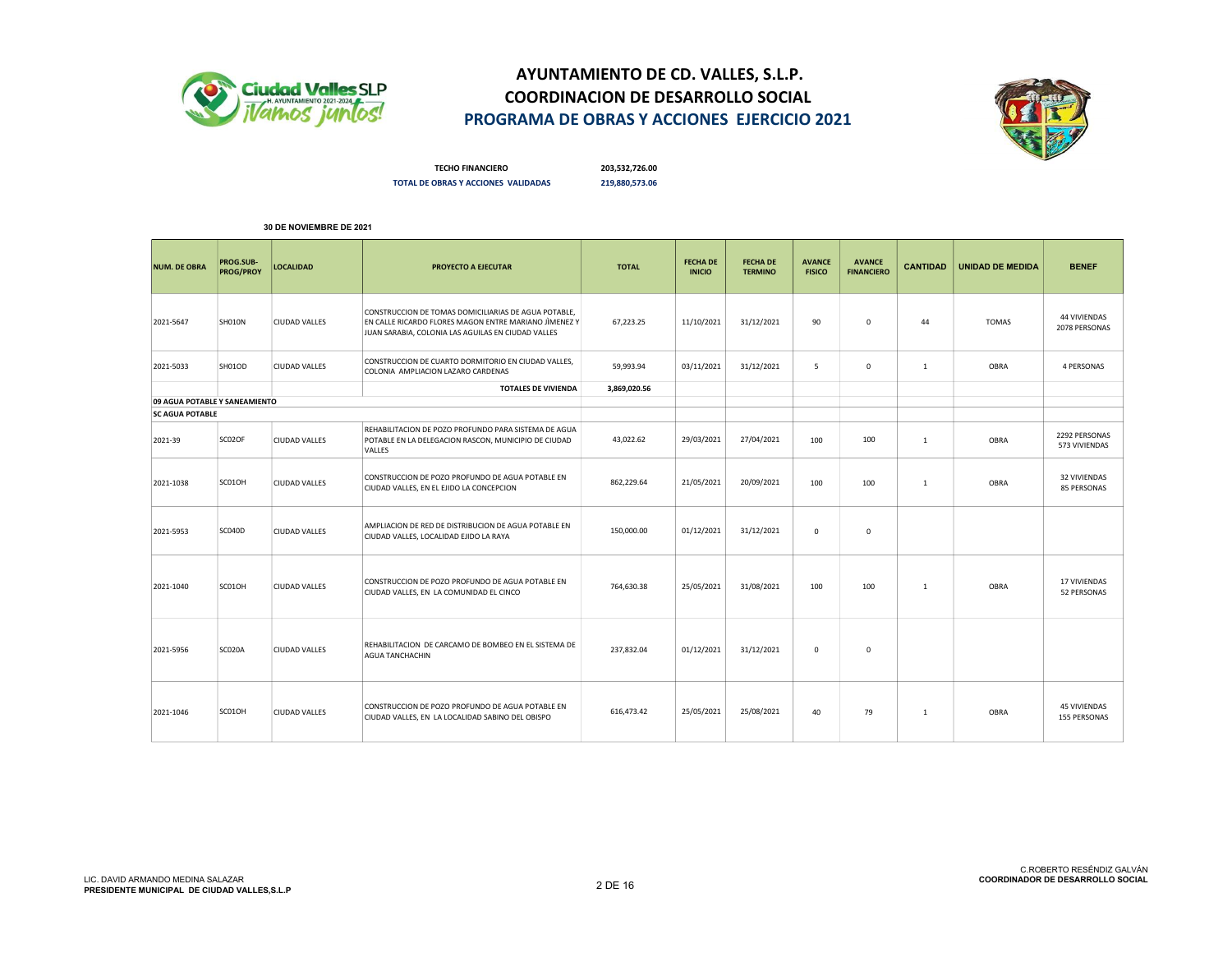



TECHO FINANCIERO 203,532,726.00 TOTAL DE OBRAS Y ACCIONES VALIDADAS 219,880,573.06

| <b>NUM. DE OBRA</b>         | <b>PROG.SUB-</b><br>PROG/PROY | <b>LOCALIDAD</b>     | PROYECTO A EJECUTAR                                                                                                                                                             | <b>TOTAL</b> | <b>FECHA DE</b><br><b>INICIO</b> | <b>FECHA DE</b><br><b>TERMINO</b> | <b>AVANCE</b><br><b>FISICO</b> | <b>AVANCE</b><br><b>FINANCIERO</b> | <b>CANTIDAD</b> | <b>UNIDAD DE MEDIDA</b> | <b>BENEF</b>                                              |
|-----------------------------|-------------------------------|----------------------|---------------------------------------------------------------------------------------------------------------------------------------------------------------------------------|--------------|----------------------------------|-----------------------------------|--------------------------------|------------------------------------|-----------------|-------------------------|-----------------------------------------------------------|
| 2021-1703                   | <b>SC010J</b>                 | <b>CIUDAD VALLES</b> | CONSTRUCCION DE LINEA DE CONDUCCION DE AGUA POTABLE<br>EN EL MUNICIPIO DE CIUDAD VALLES, PARA LA LOCALIDAD SAN<br><b>DIEGUITO</b>                                               | 3,791,891.67 | 10/09/2021                       | 31/12/2021                        | 10                             | 50                                 | 2408            | <b>METRO LINEAL</b>     | 273 VIVIENDAS<br><b>667 PERSONAS</b>                      |
| SD ALCANTARILLADO Y DRENAJE |                               |                      |                                                                                                                                                                                 |              |                                  |                                   |                                |                                    |                 |                         |                                                           |
| 2021-40                     | <b>SD030B</b>                 | <b>CIUDAD VALLES</b> | MANTENIMIENTO DEL DRENAJE PLUVIAL, DESAZOLVE DE<br>CANALES DE LA CABECERA MUNICIPAL ( ZONA URBANA)                                                                              | 1,353,741.36 | 01/04/2021                       | 15/08/2021                        | 100                            | 100                                | 5362.39         | METRO LINEAL            | 27,777 PERSONAS                                           |
| 2021-2077                   | <b>SD010B</b>                 | <b>CIUDAD VALLES</b> | CONSTRUCCION DE DRENAJE PLUVIAL EN CIUDAD VALLES, EN<br>BOULEVARD ADOLFO LOPEZ MATEOS, ENTRE CALLE TAURO Y<br>ESCORPION, COLONIA SANTA LUCIA                                    | 1,150,299.51 | 16/06/2021                       | 15/09/2021                        | 100                            | 100                                | 156             | <b>METRO LINEAL</b>     | 694 VIVIENDAS<br>1932 PERSONAS                            |
| 2021-1051                   | <b>SD020A</b>                 | <b>CIUDAD VALLES</b> | REHABILITACION DE DRENAJE SANITARIO EN CIUDAD VALLES, EN<br>CALLES EMMA GODOY, SOR JUANA INES DE LA CRUZ Y 8 DE<br>MARZO, COLONIA MUJERES EN SOLIDARIDAD                        | 575,920.49   | 24/05/2021                       | 25/10/2021                        | 65                             | 49                                 | 379             | <b>METRO LINEAL</b>     | 55 VIVIENDAS<br>256 PERSONAS                              |
| 2021-5650                   | <b>SD020A</b>                 | <b>CIUDAD VALLES</b> | REHABILITACION DE DRENAJE SANITARIO, EN CALLE RICARDO<br>FLORES MAGON ENTRE MARIANO JÌMENEZ Y JUAN SARABIA,<br>COLONIA LAS AGUILAS EN CIUDAD VALLES                             | 324,107.64   | 11/10/2021                       | 31/12/2021                        | 90                             | $^{\circ}$                         | 175             | <b>METRO LINEAL</b>     | 44 VIVIENDAS<br>DIRECTAS708<br>VIVIENDAS<br>2078 PERSONAS |
| 2021-1052                   | <b>SD020B</b>                 | <b>CIUDAD VALLES</b> | REHABILITACION DE DREN PLUVIAL EN CIUDAD VALLES EN<br>CALLE ESCORPION ENTRE BOULEVARD ADOLFO LOPEZ MATEOS<br>Y CALLE SAGITARIO, FRACCIONAMIENTO SANTA LUCIA (<br>SEGUNDA ETAPA) | 2,599,281.15 | 05/07/2021                       | 25/10/2021                        | 90                             | 67                                 | 309.63          | <b>METRO LINEAL</b>     | <b>39 VIVIENDAS</b><br><b>82 PERSONAS</b>                 |
| 2021-1053                   | <b>SD010B</b>                 | <b>CIUDAD VALLES</b> | CONSTRUCCION DE DREN PLUVIAL EN CIUDAD VALLES, EN<br>BOULEVARD ADOLFO LOPEZ MATEOS ENTRE CALLE 16 DE<br>SEPTIEMBRE Y RIO CABALLERO, FRACCIONAMIENTO ESTACION                    | 3,692,400.08 | 05/07/2021                       | 04/10/2021                        | 40                             | 39                                 | 339.4           | <b>METRO LINEAL</b>     | 631 VIVIENDAS<br>1715 PERSONAS                            |
| 2021-1055                   | SD030B                        | CIUDAD VALLES        | MANTENIMIENTO DEL DRENAJE PLUVIAL, DESAZOLVE DE<br>ARROYOS DE LA CABECERA MUNICIPAL (ZONA URBANA)                                                                               | 1,356,513.23 | 21/05/2021                       | 20/08/2021                        | 100                            | 100                                | 39723.7         | METRO CUADRADO          | 4783                                                      |
| 2021-5516                   | <b>SD020A</b>                 | <b>CIUDAD VALLES</b> | REHABILITACION DE RED DE DRENAJE, LINEA DE CONDUCCION Y<br>ESTACION DE BOMBEO EN LA LOCALIDAD DE CIUDAD VALLES.<br>COLONIA SANTA ROSA                                           | 850,000.00   | 01/12/2021                       | 31/12/2021                        | $\mathbf 0$                    | $\mathbf 0$                        |                 |                         |                                                           |
| 2021-2460                   | <b>SD040A</b>                 | <b>CIUDAD VALLES</b> | AMPLIACION DE DRENAJE SANITARIO EN CIUDAD VALLES, EN<br>CALLE BELISARIO DOMINGUEZ, ENTRE CALLE VICENTE<br>GUERRERO Y EMILIANO ZAPATA, FRACCIONAMIENTO ESTACION                  | 165,832.34   | 16/07/2021                       | 15/09/2021                        | 100                            | 100                                | 194.4           | ML                      | <b>4 VIVIENDAS</b>                                        |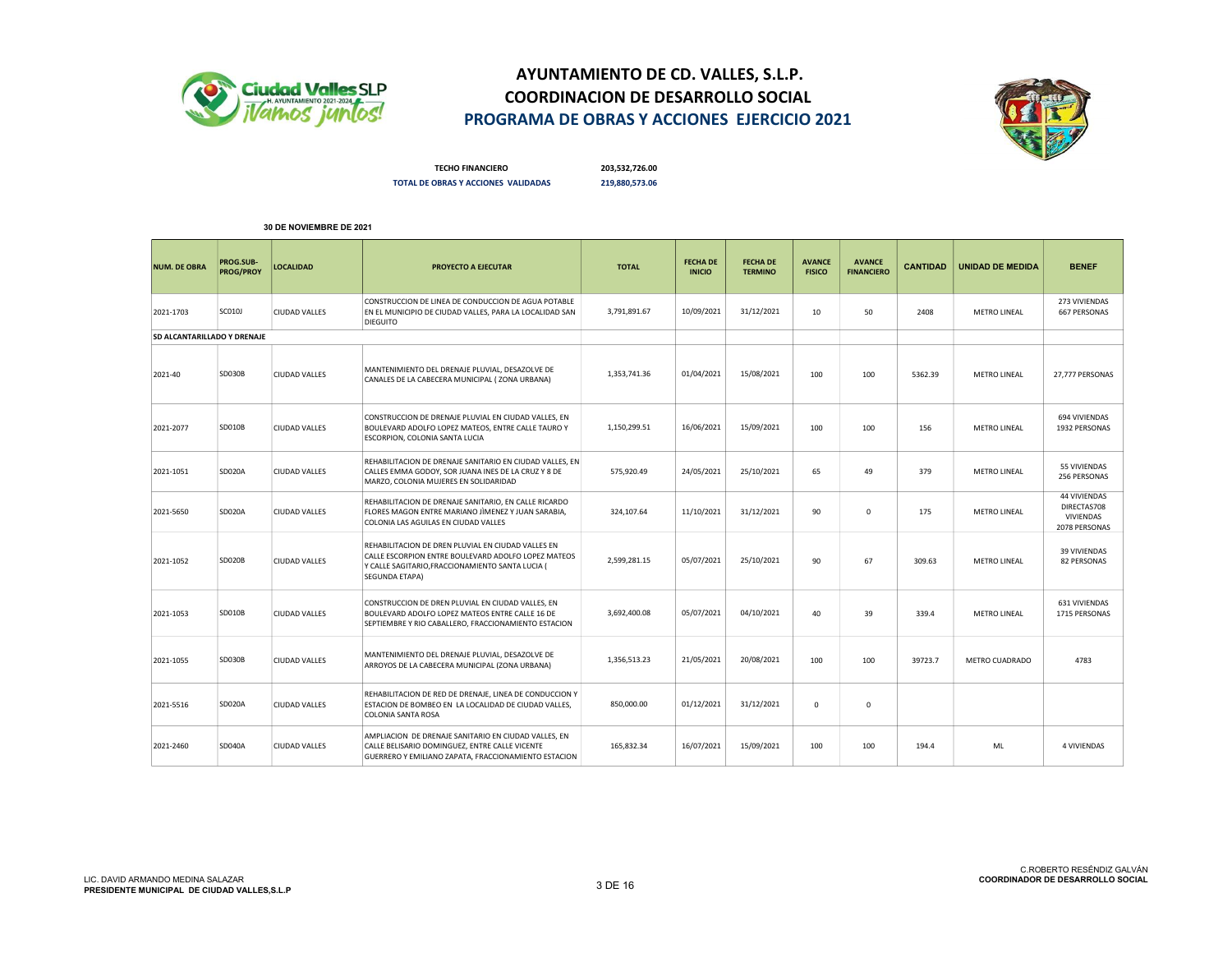



TECHO FINANCIERO 203,532,726.00 TOTAL DE OBRAS Y ACCIONES VALIDADAS 219,880,573.06

| <b>NUM. DE OBRA</b>         | PROG.SUB-<br><b>PROG/PROY</b> | <b>LOCALIDAD</b>                                        | PROYECTO A EJECUTAR                                                                                                                                   | <b>TOTAL</b>  | <b>FECHA DE</b><br><b>INICIO</b> | <b>FECHA DE</b><br><b>TERMINO</b> | <b>AVANCE</b><br><b>FISICO</b> | <b>AVANCE</b><br><b>FINANCIERO</b> | <b>CANTIDAD</b> | <b>UNIDAD DE MEDIDA</b> | <b>BENEF</b>                                |
|-----------------------------|-------------------------------|---------------------------------------------------------|-------------------------------------------------------------------------------------------------------------------------------------------------------|---------------|----------------------------------|-----------------------------------|--------------------------------|------------------------------------|-----------------|-------------------------|---------------------------------------------|
|                             |                               | <b>S6 TRATAMIENTO Y DISPOSICION DE AGUAS RESIDUALES</b> |                                                                                                                                                       | 0.00          |                                  |                                   |                                |                                    |                 |                         |                                             |
| 2021-41                     | S6010A                        | <b>CIUDAD VALLES</b>                                    | CONSTRUCCION DE PLANTA DE TRATAMIENTO DE AGUAS<br>RESIDUALES EN SECTOR UNO DEL EJIDO LAGUNA DEL MANTE,<br>MUNICIPIO DE CIUDAD VALLES                  | 7,488,623.81  | 04/06/2021                       | 03/12/2021                        | 40                             | 97                                 | $\mathbf{1}$    | OBRA                    | 250 VIVIENDAS -<br>DIRECTAS 14<br>VIVIENDAS |
| 2021-5518                   | S6040A                        | <b>CIUDAD VALLES</b>                                    | REHABILITACION DE PLANTA DE TRATAMIENTO DE AGUAS<br>RESIDUALES EN LA LOCALIDAD DE CIUDAD VALLES, AMPLIACION<br>LA HINCADA                             | 550,000.00    | 01/12/2021                       | 31/12/2021                        | $\mathbf 0$                    | $\mathbf 0$                        | $\mathbf{1}$    | OBRA                    |                                             |
| 2021-5517                   | S6040A                        | <b>CIUDAD VALLES</b>                                    | REHABILITACION DE PLANTA DE TRATAMIENTO DE AGUAS<br>RESIDUALES EN LA LOCALIDAD DE CIUDAD VALLES, DELEGACION<br>RASCON                                 | 720,000.00    | 01/12/2021                       | 31/12/2021                        | $\mathbf 0$                    | $\mathbf 0$                        | $\mathbf{1}$    | OBRA                    |                                             |
|                             |                               |                                                         | TOTALES AGUA Y SANEAMIENTO                                                                                                                            | 27,292,799.38 |                                  |                                   |                                |                                    |                 |                         |                                             |
| <b>11 DESARROLLO URBANO</b> |                               |                                                         |                                                                                                                                                       |               |                                  |                                   |                                |                                    |                 |                         |                                             |
| SE URBANIZACION             |                               |                                                         |                                                                                                                                                       |               |                                  |                                   |                                |                                    |                 |                         |                                             |
| 2021-42                     | SE01OH                        | <b>CIUDAD VALLES</b>                                    | CONSTRUCCION DE PAVIMENTACION EN CIUDAD VALLES, EN<br>CALLE ZARAGOZA, ENTRE CALLE LERDO DE TEJADA Y 30 DE<br>MAYO, COLONIA ALTAVISTA                  | 1,977,357.43  | 26/05/2021                       | 30/10/2021                        | 95                             | 85                                 | $\mathbf{1}$    | OBRA                    | 81 VIVIENDAS<br>215 PERSONAS                |
| 2021-43                     | SE01OH                        | <b>CIUDAD VALLES</b>                                    | CONSTRUCCION DE PAVIMENTACION EN CIUDAD VALLES EN<br>CALLE LINARES, ENTRE CALLE GENERAL OSUNA Y RAMIREZ,<br><b>COLONIA LAS BRISAS</b>                 | 2,481,404.15  | 27/05/2021                       | 26/09/2021                        | 100                            | 100                                | 1               | OBRA                    | 86 VIVIENDAS<br>237 PERSONAS                |
| 2021-46                     | SE01OH                        | <b>CIUDAD VALLES</b>                                    | CONSTRUCCION DE PAVIMENTACION EN CIUDAD VALLES EN<br>CALLE COLON, ENTRE CALLE RAMIREZ Y AVENIDA EJERCITO<br>MEXICANO, COLONIA ALTAVISTA               | 1,782,228.64  | 27/05/2021                       | 26/09/2021                        | 100                            | 92                                 | $\mathbf{1}$    | OBRA                    | <b>14 VIVIENDAS</b><br>23 PERSONAS          |
| 2021-47                     | SE01OH                        | <b>CIUDAD VALLES</b>                                    | CONSTRUCCION DE PAVIMENTACION EN CIUDAD VALLES, EN<br>CALLE CONSTITUCION, ENTRE CALLE IGUALA Y TANCANHUITZ,<br>COLONIA LA PIMIENTA                    | 3,686,221.08  | 26/05/2021                       | 25/09/2021                        | 100                            | 100                                | 1               | OBRA                    | 128 VIVIENDAS<br>399 PERSONAS               |
| 2021-49                     | SE01OH                        | CIUDAD VALLES                                           | CONSTRUCCION DE PAVIMENTACION EN CIUDAD VALLES, EN<br>CALLE JAIME NUNO, ENTRE CALLE JUAN SARABIA Y JOSE<br>PEÑALOSA, COLONIA MORALES                  | 1,124,949.78  | 01/04/2021                       | 15/08/2021                        | 100                            | 100                                | $\mathbf{1}$    | OBRA                    | 57 VIVIENDAS<br>104 PERSONAS                |
| 2021-50                     | SE01OH                        | <b>CIUDAD VALLES</b>                                    | CONSTRUCCION DE PAVIMENTACION EN CIUDAD VALLES, EN<br>CALLE MARIANO ARISTA, ENTRE CALLE AMERICAS Y ARROYO,<br><b>COLONIA MORALES</b>                  | 879,910.00    | 01/04/2021                       | 30/06/2021                        | 100                            | 100                                | $\mathbf{1}$    | OBRA                    | <b>69 VIVIENDAS</b><br>226 PERSONAS         |
| 2021-52                     | SE01OH                        | <b>CIUDAD VALLES</b>                                    | CONSTRUCCION DE PAVIMENTACION EN CIUDAD VALLES, EN<br>CALLE BRASIL, ENTRE CALLE VICENTE C. SALAZAR Y BOULEVARD<br>LAZARO CARDENAS, COLONIA CUAUHTEMOC | 1,570,907.56  | 02/04/2021                       | 30/06/2021                        | 100                            | 100                                | 1               | OBRA                    | 41 VIVIENDAS<br>95 PERSONAS                 |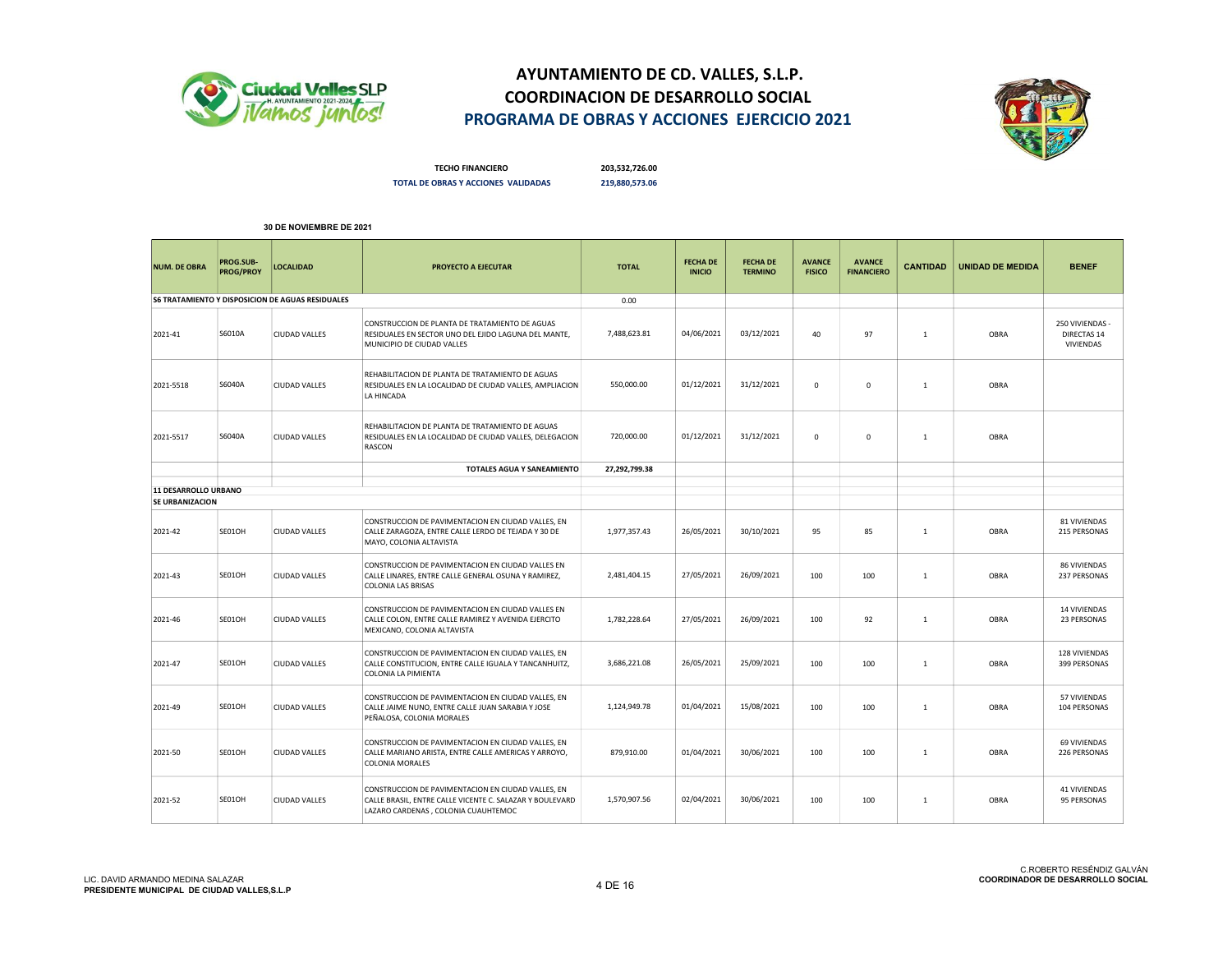



TECHO FINANCIERO 203,532,726.00 TOTAL DE OBRAS Y ACCIONES VALIDADAS 219,880,573.06

| <b>NUM. DE OBRA</b> | PROG.SUB-<br>PROG/PROY | <b>LOCALIDAD</b>     | PROYECTO A EJECUTAR                                                                                                                                      | <b>TOTAL</b> | <b>FECHA DE</b><br><b>INICIO</b> | <b>FECHA DE</b><br><b>TERMINO</b> | <b>AVANCE</b><br><b>FISICO</b> | <b>AVANCE</b><br><b>FINANCIERO</b> | <b>CANTIDAD</b> | <b>UNIDAD DE MEDIDA</b> | <b>BENEF</b>                        |
|---------------------|------------------------|----------------------|----------------------------------------------------------------------------------------------------------------------------------------------------------|--------------|----------------------------------|-----------------------------------|--------------------------------|------------------------------------|-----------------|-------------------------|-------------------------------------|
| 2021-55             | SE01OH                 | <b>CIUDAD VALLES</b> | CONSTRUCCION DE PAVIMENTACION EN CIUDAD VALLES, EN<br>CALLE VICENTE C. SALAZAR, ENTRE CALLE MANUEL JOSE OTHON<br>Y PONCIANO ARRIAGA, COLONIA ALTAVISTA   | 3,089,898.63 | 27/05/2021                       | 30/10/2021                        | 90                             | 87                                 | 1               | OBRA                    | 83 VIVIENDAS<br>207 PERSONAS        |
| 2021-60             | SE01OH                 | <b>CIUDAD VALLES</b> | CONSTRUCCION DE PAVIMENTACION EN CIUDAD VALLES, EN<br>CALLE VICENTE C. SALAZAR ENTRE CALLE MAGNOLIA Y JAZMIN.<br><b>COLONIA PORVENIR</b>                 | 1,626,301.46 | 27/05/2021                       | 30/10/2021                        | 95                             | 96                                 | 1               | OBRA                    | <b>40 VIVIENDAS</b><br>119 PERSONAS |
| 2021-65             | SE01OH                 | <b>CIUDAD VALLES</b> | CONSTRUCCION DE PAVIMENTACION EN CIUDAD VALLES, EN<br>CALLE COMONFORT, ENTRE CALLE ADOLFO RUIZ CORTINEZ Y<br>CALLE TERCERA, COLONIA BONIFACIO SALINAS    | 1,228,687.18 | 02/04/2021                       | 30/08/2021                        | 100                            | 100                                | 1               | OBRA                    | 39 VIVIENDAS<br>113 PERSONAS        |
| 2021-69             | SE01OH                 | <b>CIUDAD VALLES</b> | CONSTRUCCION DE PAVIMENTACION EN CIUDAD VALLES, EN<br>CALLE TERCERA, ENTRE FRAY JUAN DE MOLLINEDO Y AVENIDA<br>QUINTA, COLONIA MENDEZ                    | 2,607,253.32 | 24/05/2021                       | 25/10/2021                        | 95                             | 90                                 | 1               | OBRA                    | 57 VIVIENDAS<br>87 PERSONAS         |
| 2021-1057           | <b>SE010M</b>          | <b>CIUDAD VALLES</b> | CONSTRUCCION DE PUENTE VEHICULAR EN CIUDAD VALLES, EN<br>CALLE TANCANHUITZ ENTRE CALLE FRANCISCO ZARCO Y FLORES<br>MAGON, COLONIA LA PIMIENTA            | 630,577.01   | 25/05/2021                       | 30/09/2021                        | 100                            | 100                                | 22.7            | <b>METRO LINEAL</b>     | <b>47 VIVIENDAS</b><br>101 PERSONAS |
| 2021-1059           | <b>SE010M</b>          | <b>CIUDAD VALLES</b> | CONSTRUCCION DE PUENTE VEHICULAR EN CIUDAD VALLES, EN<br>CALLE TANCUILIN ENTRE CALLE PRADOS Y ARENAS, COLONIA<br><b>RAFAEL CURIEL</b>                    | 574,032.74   | 26/05/2021                       | 25/08/2021                        | 100                            | 100                                | 18.86           | <b>METRO LINEAL</b>     | <b>15 VIVIENDAS</b><br>81 PERSONAS  |
| 2021-1060           | <b>SE010M</b>          | <b>CIUDAD VALLES</b> | CONSTRUCCION DE PUENTE VEHICULAR EN CIUDAD VALLES, EN<br>CALLE COY ENTRE CALLE MARES Y PUENTE, COLONIA RAFAEL<br><b>CURIEL</b>                           | 461,817.04   | 26/05/2021                       | 25/08/2021                        | 100                            | 100                                | 14.7            | <b>METRO LINEAL</b>     | 34 VIVIENDAS<br>83 PERSONAS         |
| 2021-1061           | <b>SE010M</b>          | <b>CIUDAD VALLES</b> | CONSTRUCCION DE PUENTE VEHICULAR EN CIUDAD VALLES, EN<br>CALLE COY ENTRE CALLE PLAYA Y CALLE ARROYO, COLONIA<br><b>RAFAEL CURIEL</b>                     | 516,900.52   | 26/05/2021                       | 25/08/2021                        | 100                            | 100                                | 30.7            | <b>METRO LINEAL</b>     | 26 VIVIENDAS<br>104 PERSONAS        |
| 2021-2090           | SE01OH                 | <b>CIUDAD VALLES</b> | CONSTRUCCION DE PAVIMENTACION EN CIUDAD VALLES, EN<br>CALLE ZACATECAS, ENTRE BOULEVARD ADOLFO LOPEZ MATEOS<br>Y CALLE VALLE FLORIDO, COLONIA DR. MARQUEZ | 1,517,974.16 | 28/07/2021                       | 30/11/2021                        | 35                             | 30                                 | 1               | OBRA                    | 41 VIVIENDAS<br>132 PERSONAS        |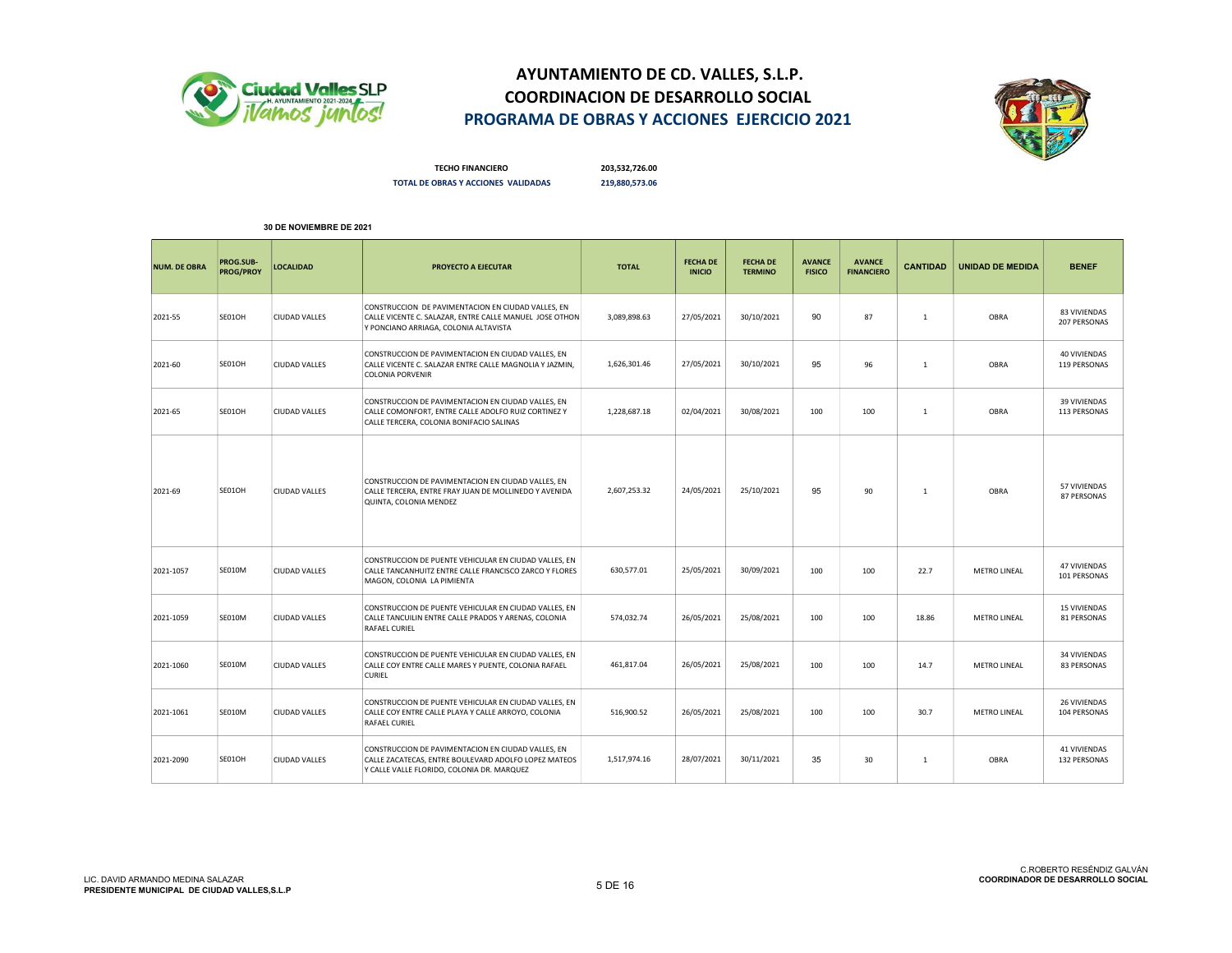



TECHO FINANCIERO 203,532,726.00 TOTAL DE OBRAS Y ACCIONES VALIDADAS 219,880,573.06

| <b>NUM. DE OBRA</b> | PROG.SUB-<br>PROG/PROY | <b>LOCALIDAD</b>     | <b>PROYECTO A EJECUTAR</b>                                                                                                                                                                          | <b>TOTAL</b> | <b>FECHA DE</b><br><b>INICIO</b> | <b>FECHA DE</b><br><b>TERMINO</b> | <b>AVANCE</b><br><b>FISICO</b> | <b>AVANCE</b><br><b>FINANCIERO</b> | <b>CANTIDAD</b> | <b>UNIDAD DE MEDIDA</b> | <b>BENEF</b>                         |
|---------------------|------------------------|----------------------|-----------------------------------------------------------------------------------------------------------------------------------------------------------------------------------------------------|--------------|----------------------------------|-----------------------------------|--------------------------------|------------------------------------|-----------------|-------------------------|--------------------------------------|
| 2021-2091           | SE01OH                 | <b>CIUDAD VALLES</b> | CONSTRUCCION DE PAVIMENTACION EN CIUDAD VALLES, EN<br>CALLE ZINC, ENTRE CALLE HUERTA Y AVENIDA MEXICO,<br>COLONIA LAZARO CARDENAS                                                                   | 557.085.89   | 14/06/2021                       | 25/10/2021                        | 57                             | 41                                 | 1               | OBRA                    | 17 VIVIENDAS<br>55 PERSONAS          |
| 2021-5954           | <b>SE010A</b>          | <b>CIUDAD VALLES</b> | CONSTRUCCION DE CALLE TEHUACAN CON CONCRETO<br>HIDRAULICO EN CIUDAD VALLES, ENTRE CALLE CHILAPA Y CALLE<br>CARACUARO DE LA COLONIA MORELOS Y PAVON (OBRA<br>COMPLEMENTARIA DE TERMINACION)          | 441.933.31   | 01/12/2021                       | 31/12/2021                        | $\mathbf 0$                    | $\Omega$                           |                 |                         |                                      |
| 2021-2093           | SE01OH                 | <b>CIUDAD VALLES</b> | CONSTRUCCION DE PAVIMENTACION EN CIUDAD VALLES, EN<br>CALLE ARGENTINA, ENTRE CALLE HUERTA Y AVENIDA MEXICO,<br>COLONIA LAZARO CARDENAS                                                              | 1,012,874.25 | 14/06/2021                       | 25/10/2021                        | 60                             | 52                                 | 1               | OBRA                    | <b>29 VIVIENDAS</b><br>85 PÉRSONAS   |
| 2021-2096           | SE01OH                 | <b>CIUDAD VALLES</b> | CONSTRUCCION DE PAVIMENTACION EN CIUDAD VALLES, EN<br>CALLE ROSALES, ENTRE CALLE ALAMO Y AVENIDA ESTADIO,<br>COLONIA EMILIANO ZAPATA                                                                | 982,692.10   | 14/06/2021                       | 02/10/2021                        | 95                             | 94                                 | 1               | OBRA                    | <b>43 VIVIENDAS</b><br>126 PERSONAS  |
| 2021-2098           | SE01OH                 | <b>CIUDAD VALLES</b> | CONSTRUCCION DE PAVIMENTACION EN CIUDAD VALLES, EN<br>CALLE JOSE MARIA MORELOS Y PAVON, ENTRE BOULEVARD<br>VICENTE C. SALAZAR Y CALLE PEDRO J. MENDEZ, COLONIA<br>FRANCISCO I. MADERO               | 4,236,641.62 | 05/08/2021                       | 04/12/2021                        | 35                             | 43                                 | 1               | OBRA                    | 82 VIVIENDAS<br>221 PERSONAS         |
| 2021-2100           | SE01OH                 | <b>CIUDAD VALLES</b> | CONSTRUCCION DE PAVIMENTACION EN CIUDAD VALLES, EN<br>CALLE CONDOR, ENTRE CALLE PELICANO Y PAVO REAL,<br>FRACCIONAMIENTO LAS HUASTECAS                                                              | 1,574,681.30 | 28/07/2021                       | 30/11/2021                        | 80                             | 93                                 | $\mathbf{1}$    | OBRA                    | 51 VIVIENDAS<br>153 PERSONAS<br>8    |
| 2021-5519           | <b>SE03OJ</b>          | <b>CIUDAD VALLES</b> | REHABILITACION DE ALUMBRADO PUBLICO EN ZONA URBANA                                                                                                                                                  | 1,380,000.00 | 01/12/2021                       | 31/12/2021                        | $\mathbf 0$                    | $\mathbf 0$                        | 240             | LUMINARIA               |                                      |
| 2021-5646           | SE02OJ                 | <b>CIUDAD VALLES</b> | AMPLIACION DE ALUMBRADO PUBLICO, EN CALLE ALBACETE<br>ENTRE CARRETERA VALLES-MANTE Y CALLE JOSE LUIS RAMIRO<br>GALERO, COLONIA POPULAR SOLIDARIDAD EN CIUDAD VALLES,<br>S.L.P.                      | 378,075.56   | 11/10/2021                       | 31/12/2021                        | $\Omega$                       | $\Omega$                           | $\overline{7}$  | LUMINARIA               | 642 VIVIENDAS<br>2338 PERSONAS       |
| 2021-5645           | SE02OJ                 | <b>CIUDAD VALLES</b> | AMPLIACION DE ALUMBRADO PUBLICO, EN CALLE RICARDO<br>FLORES MAGON ENTRE MARIANO JÌMENEZ Y JUAN SARABIA,<br>COLONIA LAS AGUILAS EN CIUDAD VALLES, S.L.P.                                             | 216,043.18   | 11/10/2021                       | 31/12/2021                        | $\mathbf 0$                    | $\Omega$                           | $\overline{4}$  | LUMINARIA               | 708 VIVIENDAS<br>2078 PERSONAS       |
| 2021-2101           | <b>SE02OJ</b>          | <b>CIUDAD VALLES</b> | AMPLIACION DE ALUMBRADO PUBLICO EN CIUDAD VALLES. EN<br>LA CARRETERA VALLES-TAMPICO ENTRE CALLE SAN MIGUEL DEL<br>FRACCIONAMIENTO LOMAS DE SAN JOSE, A LIBRAMIENTO<br>ORIENTE DE LA COLONIA MILITAR | 2,796,423.60 | 29/07/2021                       | 28/09/2021                        | 85                             | 93                                 | 64              | LUMINARIA               | 223 VIVIENDAS<br><b>630 PERSONAS</b> |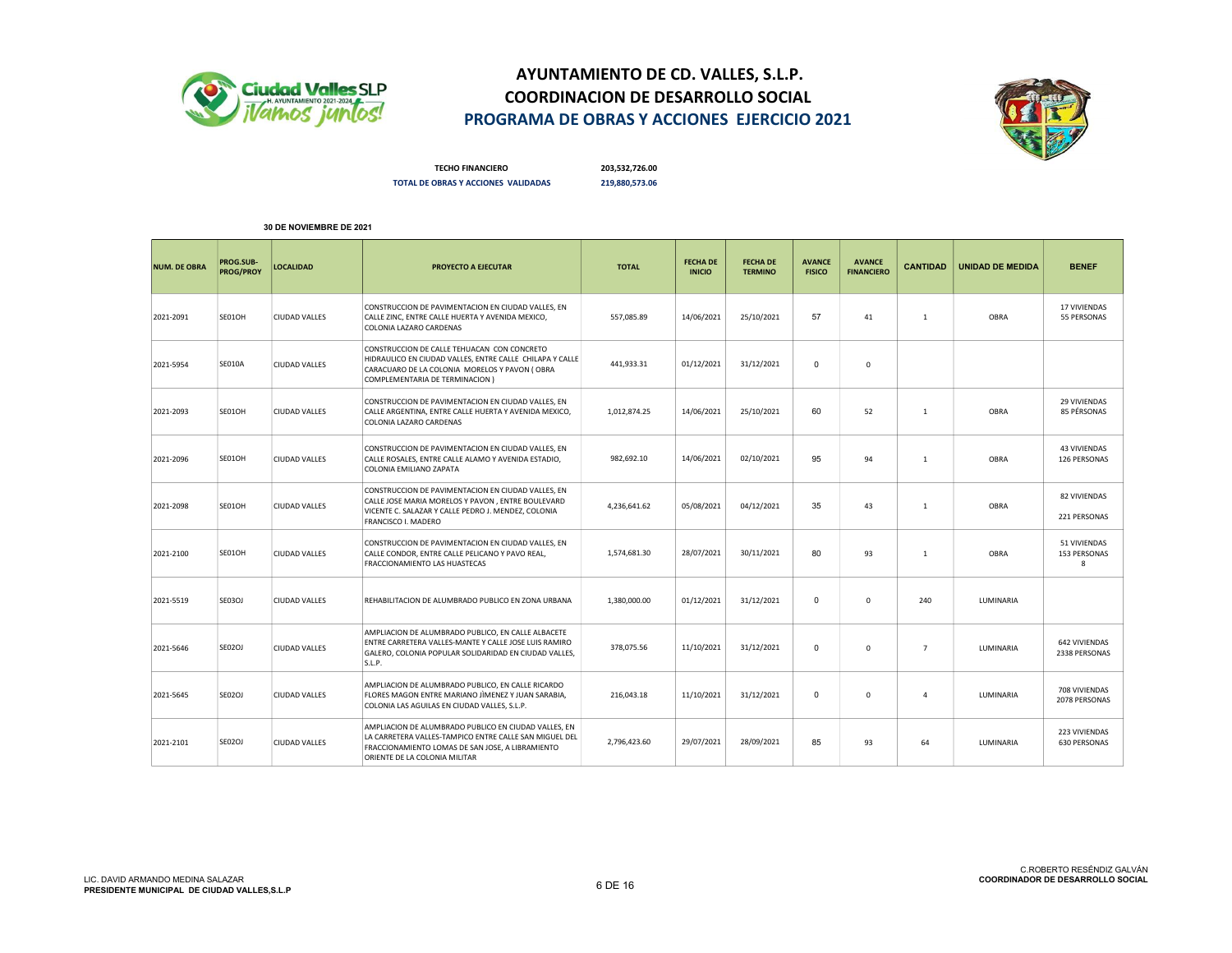



TECHO FINANCIERO 203,532,726.00 TOTAL DE OBRAS Y ACCIONES VALIDADAS 219,880,573.06

| <b>NUM. DE OBRA</b> | PROG.SUB-<br><b>PROG/PROY</b> | <b>LOCALIDAD</b>     | <b>PROYECTO A EJECUTAR</b>                                                                                                                                                                  | <b>TOTAL</b> | <b>FECHA DE</b><br><b>INICIO</b> | <b>FECHA DE</b><br><b>TERMINO</b> | <b>AVANCE</b><br><b>FISICO</b> | <b>AVANCE</b><br><b>FINANCIERO</b> | <b>CANTIDAD</b> | <b>UNIDAD DE MEDIDA</b> | <b>BENEF</b>                                                             |
|---------------------|-------------------------------|----------------------|---------------------------------------------------------------------------------------------------------------------------------------------------------------------------------------------|--------------|----------------------------------|-----------------------------------|--------------------------------|------------------------------------|-----------------|-------------------------|--------------------------------------------------------------------------|
| 2021-3947           | SE02OJ                        | <b>CIUDAD VALLES</b> | AMPLIACION DE ALUMBRADO PUBLICO EN CIUDAD VALLES, EN<br>CAMINO A ZONA TENEK ENTRE CALLE CAMPECHE DE LA<br>COLONIA JUAREZ, A ENTRONQUE HACIA EL PANTEON LOS<br><b>ABUELOS</b>                | 1,341,932.72 | 25/08/2021                       | 24/10/2021                        | 75                             | 30                                 | 41              | LUMINARIA               | 120 VIVIENDAS 480<br>PERSONAS                                            |
| 2021-3948           | <b>SE02OJ</b>                 | <b>CIUDAD VALLES</b> | AMPLIACION DE ALUMBRADO PUBLICO EN CIUDAD VALLES, EN<br>BOULEVARD ING. ANGEL OLIVA B. - CALLE TENEC-BICHOU-CALLE<br>TANCAXEN, DEL FRACCIONAMIENTO LOMAS DE OXITIPA                          | 719,786.31   | 25/08/2021                       | 24/10/2021                        | 100                            | 100                                | 22              | LUMINARIA               | 190 VIVIENDAS 760<br>PERSONAS                                            |
| 2021-1062           | <b>SE040B</b>                 | <b>CIUDAD VALLES</b> | MANTENIMIENTO DE BANQUETAS EN CIUDAD VALLES EN CALLE<br>16 DE SEPTIEMBRE, ENTRE CALLE RIO TAMESI Y RIO TAMUIN,<br><b>FRACCIONAMIENTO ESTACION</b>                                           | 161,427.17   | 23/06/2021                       | 24/07/2021                        | 100                            | 100                                | 171.42          | <b>METRO LINEAL</b>     | 632 VIVIENDAS<br>1715 PERSONAS                                           |
| 2021-5638           | SE01OA                        | <b>CIUDAD VALLES</b> | CONSTRUCCION DE PAVIMENTACION CON CONCRETO<br>ASFALTICO EN CIUDAD VALLES. EN CALLE RICARDO FLORES<br>MAGON ENTRE MARIANO JÌMENEZ Y JUAN SARABIA, COLONIA<br><b>LAS AGUILAS</b>              | 935,116.28   | 22/11/2021                       | 31/12/2021                        | 0                              | $\mathbf 0$                        | 865.92          | M <sub>2</sub>          | 2078 PERSONAS 708<br><b>VIVIENDAS</b><br><b>VIVIENDAS DIRECTAS</b><br>78 |
| 2021-4965           | SE01OA                        | <b>CIUDAD VALLES</b> | CONSTRUCCION DE PAVIMENTACION CON CONCRETO<br>ASFALTICO EN CIUDAD VALLES, EN CALLE COSTA RICA ENTRE<br>HAITI Y AVENIDA MEXICO, COLONIA EMILIANO ZAPATA                                      | 2,250,800.12 | 22/11/2021                       | 31/12/2021                        | 15                             | $\mathbf 0$                        | 1434.26         | M <sub>2</sub>          | VIVIENDAS:; 765<br><b>VIVIENDAS DIRECTAS:</b><br>53                      |
| 2021-4966           | SE01OA                        | <b>CIUDAD VALLES</b> | CONSTRUCCION DE PAVIMENTACION CON CONCRETO<br>ASFALTICO EN CIUDAD VALLES, CALLE DIVISION DEL NORTE<br>ENTRE FOSFORITA Y FRESNO, COLONIA LAZARO CARDENAS                                     | 2,070,684.58 | 22/11/2021                       | 31/12/2021                        | 15                             | $\mathbf 0$                        | 1526.89         | M <sub>2</sub>          | 880 VIVIENDAS,<br>POBLACION TOTAL                                        |
|                     | <b>SE030A</b>                 | <b>CIUDAD VALLES</b> | REHABILITACION DE CALLE CON CONCRETO ASFALTICO EN<br>CIUDAD VALLES, EN CALLE FRAY ANDRES DE OLMOS ENTRE<br>PORFIRIO DIAZ Y ALVARO OBREGON, COLONIA HIDALGO                                  | 1,773,071.37 | 22/11/2021                       | 31/12/2021                        | 0                              | $\mathbf{0}$                       | 3682.94         | M <sub>2</sub>          | 1148 VIVIENDAS 3028<br>PERSONAS                                          |
| 2021-5640           | SE01OA                        | <b>CIUDAD VALLES</b> | CONSTRUCCION DE PAVIMENTACION CON CONCRETO<br>ASFALTICO EN CIUDAD VALLES. EN CALLE ALBACETE ENTRE<br>CARRETERA VALLES-MANTE Y CALLE JOSE LUIS RAMIRO GALERO,<br>COLONIA POPULAR SOLIDARIDAD | 2,836,966.05 | 22/11/2021                       | 31/12/2021                        | 0                              | $\mathbf 0$                        | 2623.13         | M <sub>2</sub>          | 1179 VIVIENDAS 2338<br>PERSONAS                                          |
|                     | <b>SE030A</b>                 | <b>CIUDAD VALLES</b> | REHABILITACION DE CALLE CON CONCRETO ASFALTICO EN<br>CIUDAD VALLES. CIRCUITO CAMPECHE-SAN MIGUEL ENTRE<br>LIBRAMIENTO PONIENTE Y PUEBLA, COLONIA JUAREZ                                     | 1.528.031.25 | 22/11/2021                       | 31/12/2021                        | 0                              | $\mathbf 0$                        | 3030.96         | M <sub>2</sub>          | 392 PERSONAS<br>VIVIENDAS 98                                             |
|                     | SE02OK                        | <b>CIUDAD VALLES</b> | AMPLIACION DE PUENTE EN CIUDAD VALLES, EN CALLE LOPEZ<br>MATEOS.COLONIA VISTAHERMOSA                                                                                                        | 1,319,755.68 | 22/11/2021                       | 31/12/2021                        | 0                              | $\mathbf 0$                        | 8.4             | ML                      | 2217 PESONAS<br>28 VIVIENDAS<br><b>DIRECTAS</b>                          |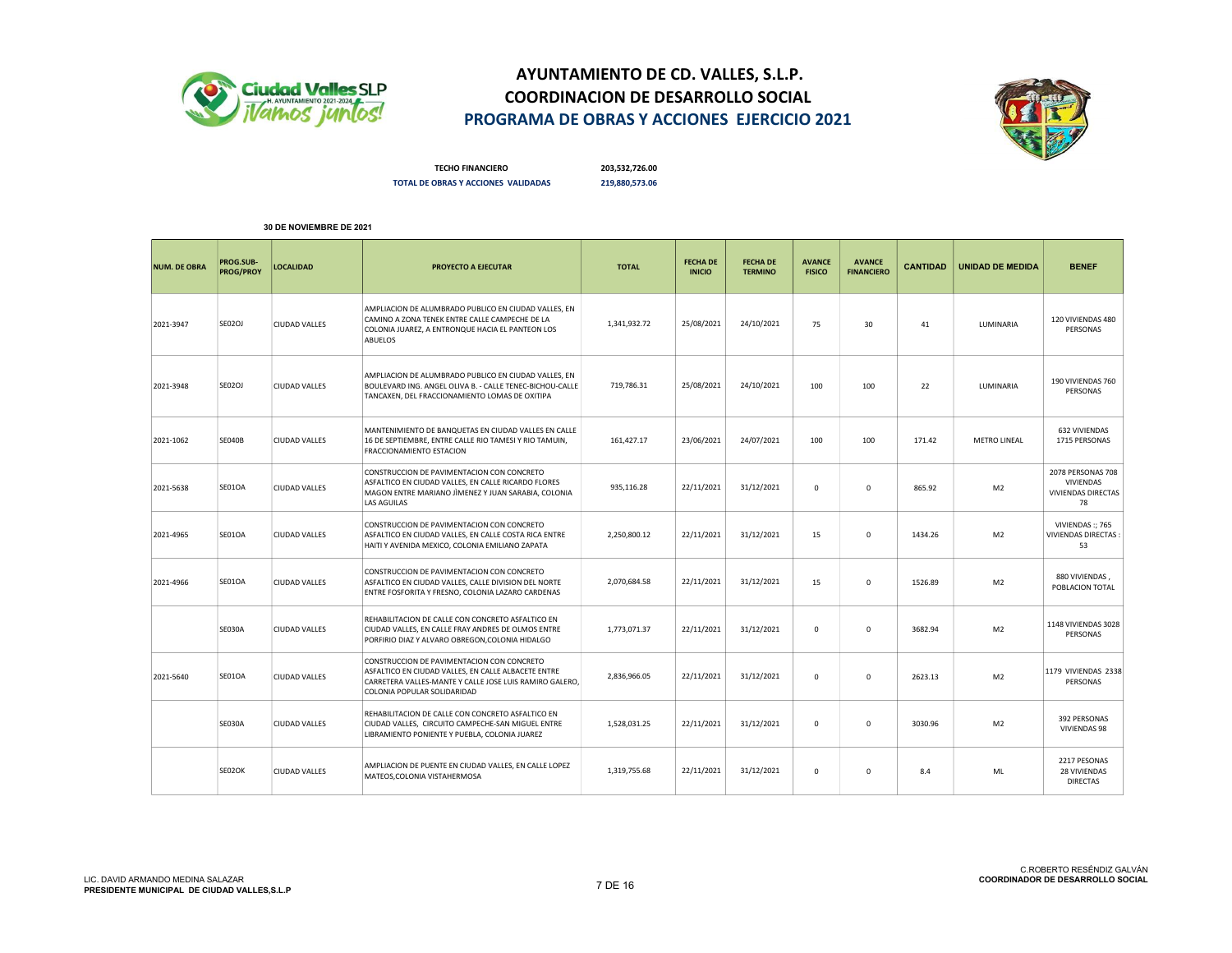



TECHO FINANCIERO 203,532,726.00 TOTAL DE OBRAS Y ACCIONES VALIDADAS 219,880,573.06

| AMPLIACION DE CALLE LOPEZ MATEOS CON CONCRETO<br>SE02OA<br>22/11/2021<br>31/12/2021<br>1,701,124.32<br>5<br>$\mathbf 0$<br>991<br>M <sub>2</sub><br>2021-4959<br><b>CIUDAD VALLES</b><br>ASFALTICO ENTRE CALLE VIA LACTEA Y DE ACCESO AL<br>CONSUELO, COLONIA VISTAHERMOSA<br>REHABILITACION DE PUENTE EN CALLE PICO DE ORIZABA,<br>SE03OK<br>22/11/2021<br>31/12/2021<br><b>CIUDAD VALLES</b><br>850,863.84<br>18<br>0<br>12<br>ML<br><b>COLONIA BELLAVISTA</b><br>REHABILITACION DE CALLE CON CONCRETO ASFALTICO EN<br>SE03OA<br>767,870.07<br>22/11/2021<br>31/12/2021<br>CIUDAD VALLES, EN CALLE PICO DE ORIZABA ENTRE ADOLFO<br>M <sub>2</sub><br><b>CIUDAD VALLES</b><br>0<br>0<br>1500<br>LOPEZ MATEOS E ISLETA, COLONIA BELLAVISTA<br>TOTALES DESARROLLO URBANO<br>57,590,301.27<br><b>GASTOS INDIRECTOS</b><br><b>U6 GASTOS INDIRECTOS</b><br>CIUDAD VALLES (<br>GASTOS INDIRECTOS 2021 ( SERVICIOS<br>U603OA<br>2021-73<br>31/12/2021<br>56<br>56<br>INFORME<br>1,690,000.00<br>22/03/2021<br>$\overline{a}$<br>CABECERA MUNICIPAL)<br>PROFESIONALES, CIENTIFICOS, TECNICOS Y OTROS SERVICIOS )<br>GASTOS INDIRECTOS 2021 ( SERVICIOS DE<br>CIUDAD VALLES (<br>12<br>2021-74<br>U6030C<br>INSTALACION, REPARACION, MANTENIMIENTO Y CONSERVACION<br>245,000.00<br>04/02/2021<br>31/12/2021<br>79<br>79<br>VEHICULO<br>CABECERA MUNICIPAL)<br>DE VEHICULOS )<br><b>TOTALES DE GASTOS INDIRECTOS</b><br>1,935,000.00 | <b>BENEF</b>                                              |
|-----------------------------------------------------------------------------------------------------------------------------------------------------------------------------------------------------------------------------------------------------------------------------------------------------------------------------------------------------------------------------------------------------------------------------------------------------------------------------------------------------------------------------------------------------------------------------------------------------------------------------------------------------------------------------------------------------------------------------------------------------------------------------------------------------------------------------------------------------------------------------------------------------------------------------------------------------------------------------------------------------------------------------------------------------------------------------------------------------------------------------------------------------------------------------------------------------------------------------------------------------------------------------------------------------------------------------------------------------------------------------------------------------------------------------|-----------------------------------------------------------|
|                                                                                                                                                                                                                                                                                                                                                                                                                                                                                                                                                                                                                                                                                                                                                                                                                                                                                                                                                                                                                                                                                                                                                                                                                                                                                                                                                                                                                             | 1188 BENEFICIARIOS<br>VIVIENDAS DIRECTAS :<br>28          |
|                                                                                                                                                                                                                                                                                                                                                                                                                                                                                                                                                                                                                                                                                                                                                                                                                                                                                                                                                                                                                                                                                                                                                                                                                                                                                                                                                                                                                             | 550 VIVIENDAS<br>DIRECTAS TOTAL<br>1708                   |
|                                                                                                                                                                                                                                                                                                                                                                                                                                                                                                                                                                                                                                                                                                                                                                                                                                                                                                                                                                                                                                                                                                                                                                                                                                                                                                                                                                                                                             | 550 VIVIENDAS, 1708<br>PERSONAS VIVIENDAS<br>DIRECTAS; 78 |
|                                                                                                                                                                                                                                                                                                                                                                                                                                                                                                                                                                                                                                                                                                                                                                                                                                                                                                                                                                                                                                                                                                                                                                                                                                                                                                                                                                                                                             |                                                           |
|                                                                                                                                                                                                                                                                                                                                                                                                                                                                                                                                                                                                                                                                                                                                                                                                                                                                                                                                                                                                                                                                                                                                                                                                                                                                                                                                                                                                                             |                                                           |
|                                                                                                                                                                                                                                                                                                                                                                                                                                                                                                                                                                                                                                                                                                                                                                                                                                                                                                                                                                                                                                                                                                                                                                                                                                                                                                                                                                                                                             | 189,166                                                   |
|                                                                                                                                                                                                                                                                                                                                                                                                                                                                                                                                                                                                                                                                                                                                                                                                                                                                                                                                                                                                                                                                                                                                                                                                                                                                                                                                                                                                                             | 189166                                                    |
|                                                                                                                                                                                                                                                                                                                                                                                                                                                                                                                                                                                                                                                                                                                                                                                                                                                                                                                                                                                                                                                                                                                                                                                                                                                                                                                                                                                                                             |                                                           |
| FONDO DE APORTACIONES PARA EL FORTALECIMIENTO DE LOS MUNICIPIOS Y DE LAS DEMARCACIONES TERRITORIALES DEL DISTRITO FEDERAL (FORTAMUNDF)                                                                                                                                                                                                                                                                                                                                                                                                                                                                                                                                                                                                                                                                                                                                                                                                                                                                                                                                                                                                                                                                                                                                                                                                                                                                                      |                                                           |
| 01 OBLIGACIONES FINANCIERAS<br>01 DEUDA PUBLICA                                                                                                                                                                                                                                                                                                                                                                                                                                                                                                                                                                                                                                                                                                                                                                                                                                                                                                                                                                                                                                                                                                                                                                                                                                                                                                                                                                             |                                                           |
| CIUDAD VALLES (<br>01OB<br>04/02/2021<br>31/12/2021<br>14,842,984.00<br>99<br>99<br><b>INFORME</b><br>2021-76<br>OBLIGACIONES FINANCIERAS (ADEFAS)<br>1<br>CABECERA MUNICIPAL)                                                                                                                                                                                                                                                                                                                                                                                                                                                                                                                                                                                                                                                                                                                                                                                                                                                                                                                                                                                                                                                                                                                                                                                                                                              | 70 BENEFICIARIOS                                          |
| TOTALES DE OBLIGACIONES FINANCIERAS<br>14,842,984.00                                                                                                                                                                                                                                                                                                                                                                                                                                                                                                                                                                                                                                                                                                                                                                                                                                                                                                                                                                                                                                                                                                                                                                                                                                                                                                                                                                        |                                                           |
| 02 DERECHOS Y APROVECHAMIENTO DE AGUA POTABLE Y DESCARGA DE AGUAS RESIDUALES                                                                                                                                                                                                                                                                                                                                                                                                                                                                                                                                                                                                                                                                                                                                                                                                                                                                                                                                                                                                                                                                                                                                                                                                                                                                                                                                                |                                                           |
| 01 DERECHOS Y APROVECHAMIENTO                                                                                                                                                                                                                                                                                                                                                                                                                                                                                                                                                                                                                                                                                                                                                                                                                                                                                                                                                                                                                                                                                                                                                                                                                                                                                                                                                                                               |                                                           |
| 010A<br>2,852,459.00<br>05/07/2021<br>31/07/2021<br><b>CIUDAD VALLES</b><br>100<br>100<br>1 INFORME<br>2021-3160<br>PAGO DE DERECHOS Y APROVECHAMIENTO DE AGUA POTABLE                                                                                                                                                                                                                                                                                                                                                                                                                                                                                                                                                                                                                                                                                                                                                                                                                                                                                                                                                                                                                                                                                                                                                                                                                                                      | 189166                                                    |
| TOTALES DE DERECHOS Y APROVECHAMIENTO DE AGUA POTABLE Y DESCARGA DE AGUAS RESIDUALES<br>2,852,459.00                                                                                                                                                                                                                                                                                                                                                                                                                                                                                                                                                                                                                                                                                                                                                                                                                                                                                                                                                                                                                                                                                                                                                                                                                                                                                                                        |                                                           |
|                                                                                                                                                                                                                                                                                                                                                                                                                                                                                                                                                                                                                                                                                                                                                                                                                                                                                                                                                                                                                                                                                                                                                                                                                                                                                                                                                                                                                             |                                                           |
| 04 MANTENIMIENTO DE INFRAESTRUCTURA                                                                                                                                                                                                                                                                                                                                                                                                                                                                                                                                                                                                                                                                                                                                                                                                                                                                                                                                                                                                                                                                                                                                                                                                                                                                                                                                                                                         |                                                           |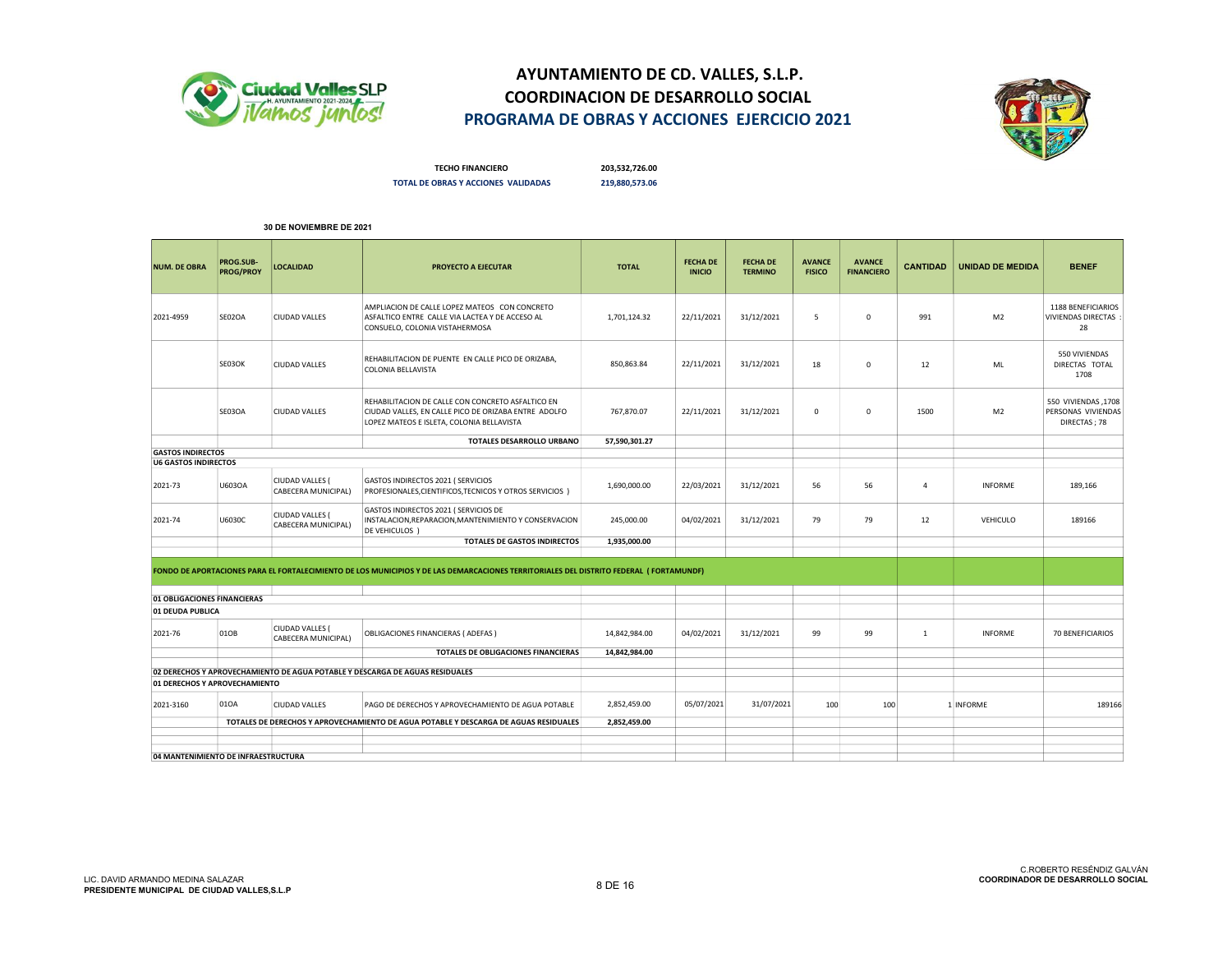



TECHO FINANCIERO 203,532,726.00 TOTAL DE OBRAS Y ACCIONES VALIDADAS 219,880,573.06

| <b>NUM. DE OBRA</b>               | PROG.SUB-<br>PROG/PROY       | LOCALIDAD            | PROYECTO A EJECUTAR                                                                                                                                   | <b>TOTAL</b>  | <b>FECHA DE</b><br><b>INICIO</b> | <b>FECHA DE</b><br><b>TERMINO</b> | <b>AVANCE</b><br><b>FISICO</b> | <b>AVANCE</b><br><b>FINANCIERO</b> | <b>CANTIDAD</b> | <b>UNIDAD DE MEDIDA</b> | <b>BENEF</b>                       |
|-----------------------------------|------------------------------|----------------------|-------------------------------------------------------------------------------------------------------------------------------------------------------|---------------|----------------------------------|-----------------------------------|--------------------------------|------------------------------------|-----------------|-------------------------|------------------------------------|
| <b>AGUA POTABLE Y SANEAMIENTO</b> |                              |                      |                                                                                                                                                       |               |                                  |                                   |                                |                                    |                 |                         |                                    |
| <b>SC AGUA POTABLE</b>            |                              |                      |                                                                                                                                                       |               |                                  |                                   |                                |                                    |                 |                         |                                    |
| 2021-81<br>2021-2106              | SC01OH                       | CIUDAD VALLES        | MEJORAMIENTO DE LINEA DE CONDUCCION DE AGUA POTABLE<br>EN CIUDAD VALLES, DE LA PLANTA POTABILIZADORA HASTA EL<br>EJIDO GUSTAVO GARMENDIA (ZONA NORTE) | 14,243,306.98 | 03/06/2021                       | 02/12/2021                        | 90                             | 95                                 | 10394           | METRO LINEAL            | 454 PERSONAS                       |
| 2021-82                           | SC01OG                       | <b>CIUDAD VALLES</b> | MEJORAMIENTO DE PLANTA POTABILIZADORA PARA LA LINEA<br>DE AGUA POTABLE DE LA ZONA NORTE EN CIUDAD VALLES<br>(PLANTA-EJIDO MONTECILLOS)                | 1,899,028.03  | 24/05/2021                       | 19/12/2021                        | 65                             | 30                                 | 1               | OBRA                    | 454 PERSONAS                       |
| 2021-84                           | SC01OA                       | CIUDAD VALLES        | MEJORAMIENTO DE DEPOSITO DE AGUA POTABLE DE EJIDO<br>MONTECILLOS EN CIUDAD VALLES (LINEA EJIDO MONTECILLOS-<br>EJIDO GUSTAVO GARMENDIA)               | 1,206,714.07  | 02/04/2021                       | 19/12/2021                        | 65                             | 30                                 | 200             | METRO CUBICO            | 454 PERSONAS                       |
| 2021-2461                         | <b>SC02OI</b>                | <b>CIUDAD VALLES</b> | REHABILITACION DEL SISTEMA DE AGUA POTABLE EN LA<br>LOCALIDAD LA CONCEPCION                                                                           | 35,000.00     | 05/07/2021                       | 31/12/2021                        | 100                            | 100                                | $\mathbf 1$     | SISTEMA                 | 32 VIVIENDAS<br><b>85 PERSONAS</b> |
| 2021-2102                         | <b>SC02OI</b>                | <b>CIUDAD VALLES</b> | REHABILITACION DEL SISTEMA DE AGUA POTABLE EN CIUDAD<br>VALLES, EN EL EJIDO DESENGAÑO 2                                                               | 177,608.12    | 16/06/2021                       | 15/07/2021                        | 100                            | 100                                | 1               | SISTEMA                 | 118 VIVIENDAS<br>366 PERSONAS      |
|                                   |                              |                      | <b>TOTALES DE AGUA POTABLE</b>                                                                                                                        | 17,561,657.20 |                                  |                                   |                                |                                    |                 |                         |                                    |
|                                   |                              |                      |                                                                                                                                                       |               |                                  |                                   |                                |                                    |                 |                         |                                    |
| VIVIENDA                          |                              |                      |                                                                                                                                                       |               |                                  |                                   |                                |                                    |                 |                         |                                    |
| SH MEJORAMIENTO DE VIVIENDA       |                              |                      |                                                                                                                                                       |               |                                  |                                   |                                |                                    |                 |                         |                                    |
| 2021-5032                         | SH02OD                       | CIUDAD VALLES        | REHABILITACION DE CUARTO DORMITORIO EN CIUDAD VALLES,<br>EN COLONIA SAN RAFAEL                                                                        | 78,090.19     | 03/11/2021                       | 31/12/2021                        | 5                              | 0                                  | 1               | <b>ACCION</b>           |                                    |
|                                   |                              |                      | <b>TOTALES DE VIVIENDA</b>                                                                                                                            | 78,090.19     |                                  |                                   |                                |                                    |                 |                         |                                    |
|                                   |                              |                      |                                                                                                                                                       |               |                                  |                                   |                                |                                    |                 |                         |                                    |
|                                   |                              |                      |                                                                                                                                                       |               |                                  |                                   |                                |                                    |                 |                         |                                    |
|                                   |                              |                      |                                                                                                                                                       |               |                                  |                                   |                                |                                    |                 |                         |                                    |
|                                   | INFRAESTRUCTURA AGROPECUARIA |                      |                                                                                                                                                       |               |                                  |                                   |                                |                                    |                 |                         |                                    |
| TJ INFRAESTRUCTURA PECUARIA       |                              |                      |                                                                                                                                                       |               |                                  |                                   |                                |                                    |                 |                         |                                    |
| 2021-87                           | TJ 020 A                     | EJ.CRUCERO LAS PITAS | REHABILITACION DE ESPACIOS (CERCADO DE ALAMBRE DE<br>PUAS)                                                                                            | 37,684.92     | 22/03/2021                       | 31/12/2021                        | 100                            | 30                                 | 1               | CERCO                   | $\overline{7}$                     |
| 2021-89                           | TJ 020 A                     | EJ.GUSTAVO GARMENDIA | REHABILITACION DE ESPACIOS (CERCADO DE ALAMBRE DE<br>PUAS)                                                                                            | 26,917.80     | 22/03/2021                       | 31/12/2021                        | 100                            | 30                                 | 1               | CERCO                   | 5                                  |
| 2021-92                           | TJ 020 A                     | EJ. LAGUNA DEL MANTE | REHABILITACION DE ESPACIOS (CERCADO DE ALAMBRE DE<br>PUAS)                                                                                            | 48,452.04     | 22/03/2021                       | 31/12/2021                        | 100                            | 30                                 | $\mathbf{1}$    | CERCO                   | 9                                  |
| 2021-93                           | TJ 020 A                     | EJ.LAGUNA DEL MANTE  | REHABILITACION DE ESPACIOS (CERCADO DE ALAMBRE DE<br>PUAS)                                                                                            | 53,835.60     | 22/03/2021                       | 31/12/2021                        | 100                            | 30                                 | $\mathbf{1}$    | CERCO                   | 10                                 |
| 2021-94                           | TJ 020 A                     | EJ.LA RAYA           | REHABILITACION DE ESPACIOS (CERCADO DE ALAMBRE DE<br>PUAS)                                                                                            | 48,452.04     | 22/03/2021                       | 31/12/2021                        | 100                            | 30                                 | $\mathbf{1}$    | CERCO                   | 9                                  |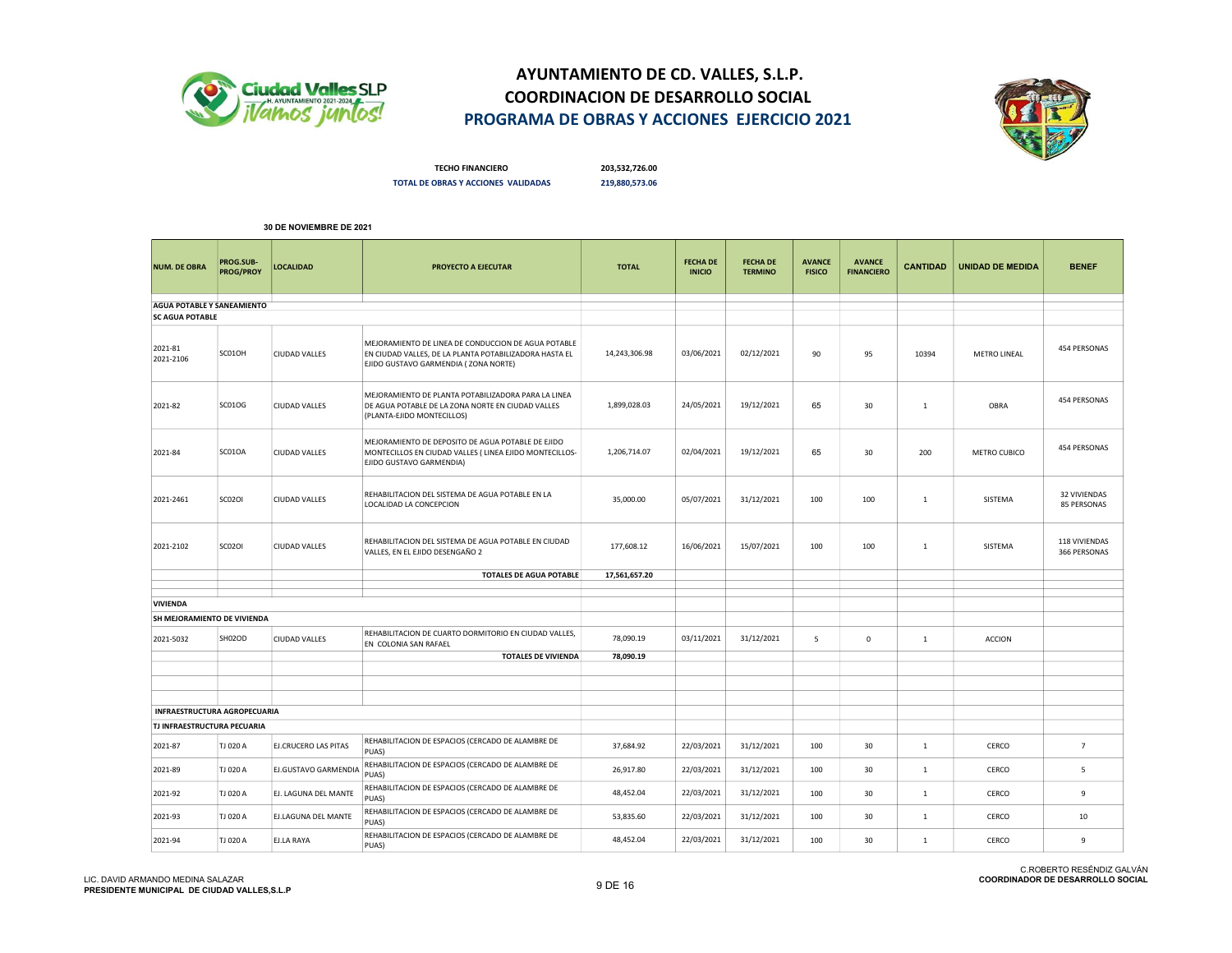



TECHO FINANCIERO 203,532,726.00 TOTAL DE OBRAS Y ACCIONES VALIDADAS 219,880,573.06

| <b>NUM. DE OBRA</b>         | PROG.SUB-<br>PROG/PROY | <b>LOCALIDAD</b>            | PROYECTO A EJECUTAR                                                                                                                                       | <b>TOTAL</b> | <b>FECHA DE</b><br><b>INICIO</b> | <b>FECHA DE</b><br><b>TERMINO</b> | <b>AVANCE</b><br><b>FISICO</b> | <b>AVANCE</b><br><b>FINANCIERO</b> | <b>CANTIDAD</b> | <b>UNIDAD DE MEDIDA</b> | <b>BENEF</b>   |
|-----------------------------|------------------------|-----------------------------|-----------------------------------------------------------------------------------------------------------------------------------------------------------|--------------|----------------------------------|-----------------------------------|--------------------------------|------------------------------------|-----------------|-------------------------|----------------|
| 2021-97                     | TJ 020 A               | EJ.AZULEJO                  | REHABILITACION DE ESPACIOS (CERCADO DE ALAMBRE DE<br>PUAS)                                                                                                | 32,301.36    | 22/03/2021                       | 31/12/2021                        | 100                            | 30                                 | $\mathbf{1}$    | CERCO                   | 6              |
| 2021-99                     | TJ 020 A               | EJ.ALVARO OBREGON<br>CALERA | REHABILITACION DE ESPACIOS (CERCADO DE ALAMBRE DE<br>PUAS)                                                                                                | 32,301.36    | 22/03/2021                       | 31/12/2021                        | 100                            | 30                                 | $\mathbf{1}$    | CERCO                   | 6              |
| 2021-100                    | TJ 020 A               | EJ.TANCULPAYA               | REHABILITACION DE ESPACIOS (CERCADO DE ALAMBRE DE<br>PUAS)                                                                                                | 32,301.36    | 22/03/2021                       | 31/12/2021                        | 100                            | 30                                 | $\mathbf{1}$    | CERCO                   | 6              |
| 2021-102                    | TJ 020 A               | EJ.LA SUBIDA                | REHABILITACION DE ESPACIOS (CERCADO DE ALAMBRE DE<br>PUAS)                                                                                                | 32,301.36    | 22/03/2021                       | 31/12/2021                        | 100                            | 30                                 | $\mathbf{1}$    | CERCO                   | 6              |
| 2021-2464                   | TJ 020 A               | COL OBRERA                  | REHABILITACION DE ESPACIOS (CERCADO DE ALAMBRE DE<br>PUAS)                                                                                                | 32,301.36    | 05/07/2021                       | 31/12/2021                        | 100                            | 30                                 | $\mathbf{1}$    | CERCO                   | 6              |
| TM INFRAESTRUCTURA AGRICOLA |                        |                             |                                                                                                                                                           |              |                                  |                                   |                                |                                    |                 |                         |                |
| 2021-106                    | TM 030 A               | COL. ZONA CENTRO            | SUMINISTRO DE HERRAMIENTAS (TALACHE-PICO, PALA<br><b>CUADRADA PALA</b><br>REDONDA,,CARRETILLA,BARRA,MACHETE,TRIANGULO Y CAVA<br>HOYO Y MARTILLO UÑA RECTA | 11,319.84    | 22/03/2021                       | 31/12/2021                        | 100                            | 30                                 | $\mathbf{1}$    | LOTE DE EQUIPO          | 6              |
| 2021-107                    | TM 030 A               | <b>EJ.GUSTAVO GARMENDIA</b> | SUMINISTRO DE HERRAMIENTAS (TALACHE-PICO, PALA<br><b>CUADRADA PALA</b><br>REDONDA,,CARRETILLA,BARRA,MACHETE,TRIANGULO Y CAVA<br>HOYO Y MARTILLO UÑA RECTA | 30,186.24    | 22/03/2021                       | 31/12/2021                        | 100                            | 30                                 | $\mathbf{1}$    | LOTE DE EQUIPO          | 8              |
| 2021-111                    | TM 030 A               | EJ.SAN ISIDRO               | SUMINISTRO DE HERRAMIENTAS (TALACHE-PICO, PALA<br><b>CUADRADA PALA</b><br>REDONDA,,CARRETILLA,BARRA,MACHETE,TRIANGULO Y CAVA<br>HOYO Y MARTILLO UÑA RECTA | 26,412.96    | 22/03/2021                       | 31/12/2021                        | 100                            | 30                                 | $\mathbf{1}$    | LOTE DE EQUIPO          | $\overline{7}$ |
| 2021-113                    | TM 030 A               | COL.LAZARO CARDENAS         | SUMINISTRO DE HERRAMIENTAS (TALACHE-PICO, PALA<br><b>CUADRADA PALA</b><br>REDONDA,,CARRETILLA,BARRA,MACHETE,TRIANGULO Y CAVA<br>HOYO Y MARTILLO UÑA RECTA | 22,639.68    | 22/03/2021                       | 31/12/2021                        | 100                            | 30                                 | $\mathbf{1}$    | LOTE DE EQUIPO          | 6              |
| 2021-116                    | TM 030 A               | EJ. EL CINCO                | SUMINISTRO DE HERRAMIENTAS (TALACHE-PICO, PALA<br><b>CUADRADA PALA</b><br>REDONDA,,CARRETILLA,BARRA,MACHETE,TRIANGULO Y CAVA<br>HOYO Y MARTILLO UÑA RECTA | 64.145.76    | 22/03/2021                       | 31/12/2021                        | 100                            | 30                                 | 1               | LOTE DE EQUIPO          | 17             |
| 2021-117                    | TM 030 A               | EJ.LOMA DE CANOITAS         | SUMINISTRO DE HERRAMIENTAS (TALACHE-PICO, PALA<br><b>CUADRADA PALA</b><br>REDONDA,,CARRETILLA,BARRA,MACHETE,TRIANGULO Y CAVA<br>HOYO Y MARTILLO UÑA RECTA | 30,186.24    | 22/03/2021                       | 31/12/2021                        | 100                            | 30                                 | $\mathbf{1}$    | LOTE DE EQUIPO          | 8              |
| 2021-119                    | TM 030 A               | EJ.LA SUBIDA                | SUMINISTRO DE HERRAMIENTAS (TALACHE-PICO, PALA<br><b>CUADRADA PALA</b><br>REDONDA,,CARRETILLA,BARRA,MACHETE,TRIANGULO Y CAVA<br>HOYO Y MARTILLO UÑA RECTA | 22,639.68    | 22/03/2021                       | 31/12/2021                        | 100                            | 30                                 | $\mathbf{1}$    | LOTE DE EQUIPO          | 6              |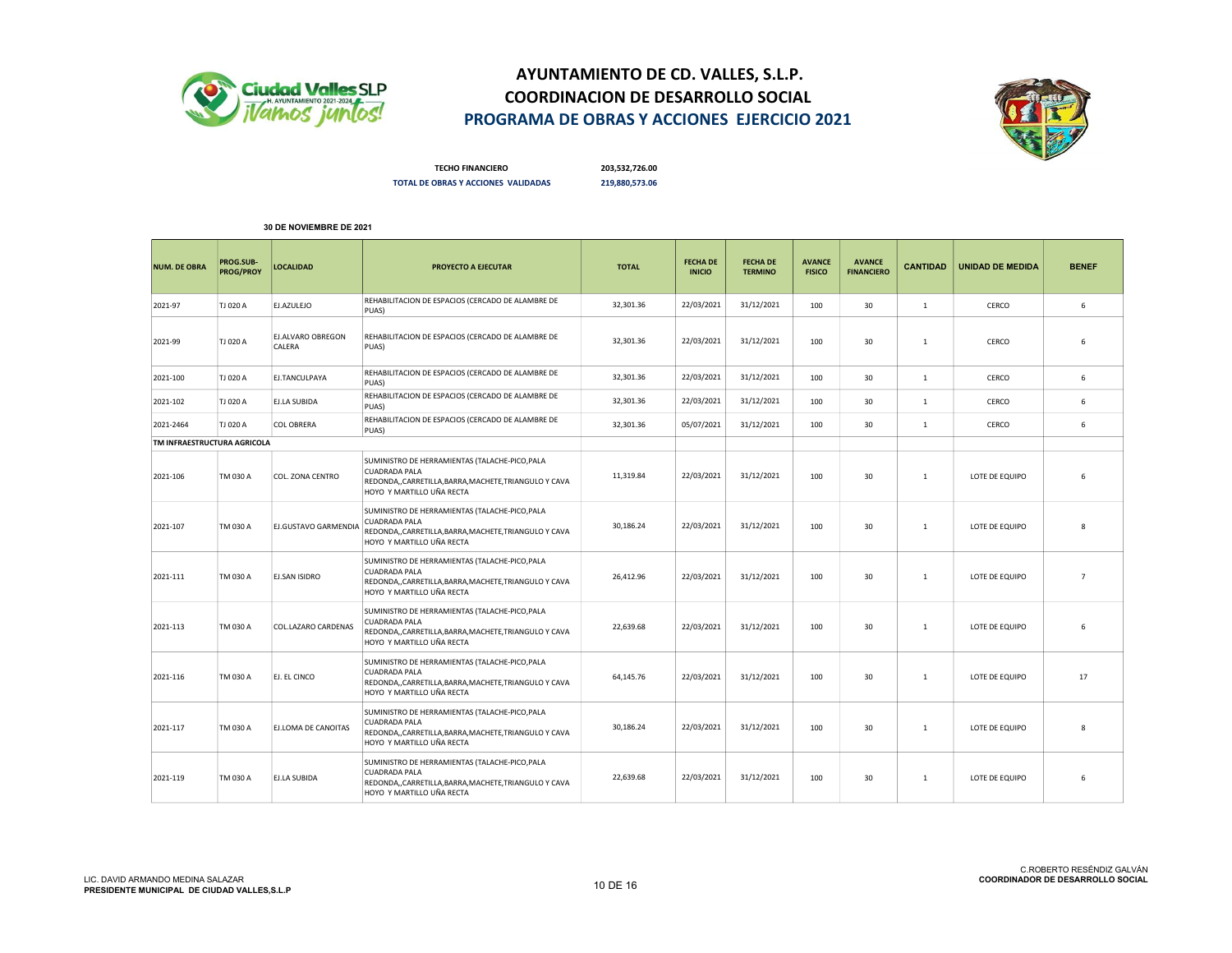



TECHO FINANCIERO 203,532,726.00 TOTAL DE OBRAS Y ACCIONES VALIDADAS 219,880,573.06

| <b>NUM. DE OBRA</b> | PROG.SUB-<br><b>PROG/PROY</b> | <b>LOCALIDAD</b>                        | <b>PROYECTO A EJECUTAR</b>                                                                                                                                | <b>TOTAL</b> | <b>FECHA DE</b><br><b>INICIO</b> | <b>FECHA DE</b><br><b>TERMINO</b> | <b>AVANCE</b><br><b>FISICO</b> | <b>AVANCE</b><br><b>FINANCIERO</b> | <b>CANTIDAD</b> | <b>UNIDAD DE MEDIDA</b> | <b>BENEF</b>   |
|---------------------|-------------------------------|-----------------------------------------|-----------------------------------------------------------------------------------------------------------------------------------------------------------|--------------|----------------------------------|-----------------------------------|--------------------------------|------------------------------------|-----------------|-------------------------|----------------|
| 2021-120            | TM 030 A                      | <b>EJ.BARRIO DE</b><br><b>GUADALUPE</b> | SUMINISTRO DE HERRAMIENTAS (TALACHE-PICO, PALA<br><b>CUADRADA PALA</b><br>REDONDA,,CARRETILLA,BARRA,MACHETE,TRIANGULO Y CAVA<br>HOYO Y MARTILLO UÑA RECTA | 22,639.68    | 22/03/2021                       | 31/12/2021                        | 100                            | 30                                 | $\mathbf{1}$    | LOTE DE EQUIPO          | 6              |
| 2021-121            | TM 030 A                      | EJ. EL ZOCOHUITE                        | SUMINISTRO DE HERRAMIENTAS (TALACHE-PICO, PALA<br><b>CUADRADA PALA</b><br>REDONDA,,CARRETILLA,BARRA,MACHETE,TRIANGULO Y CAVA<br>HOYO Y MARTILLO UÑA RECTA | 22,639.68    | 22/03/2021                       | 31/12/2021                        | 100                            | 30                                 | $\mathbf{1}$    | LOTE DE EQUIPO          | 6              |
| 2021-122            | TM 030 A                      | EJ.CAMILLAS                             | SUMINISTRO DE HERRAMIENTAS (TALACHE-PICO, PALA<br><b>CUADRADA PALA</b><br>REDONDA,,CARRETILLA,BARRA,MACHETE,TRIANGULO Y CAVA<br>HOYO Y MARTILLO UÑA RECTA | 22,639.68    | 22/03/2021                       | 31/12/2021                        | 100                            | 30                                 | 1               | LOTE DE EQUIPO          | 6              |
| 2021-124            | TM 030 A                      | EJ.CAMILLAS                             | SUMINISTRO DE HERRAMIENTAS (TALACHE-PICO, PALA<br><b>CUADRADA PALA</b><br>REDONDA,,CARRETILLA,BARRA,MACHETE,TRIANGULO Y CAVA<br>HOYO Y MARTILLO UÑA RECTA | 22,639.68    | 22/03/2021                       | 31/12/2021                        | 100                            | 30                                 | $\mathbf{1}$    | LOTE DE EQUIPO          | 6              |
| 2021-125            | TM 030 A                      | <b>EJ.SAN MIGUEL</b>                    | SUMINISTRO DE HERRAMIENTAS (TALACHE-PICO, PALA<br><b>CUADRADA PALA</b><br>REDONDA,,CARRETILLA,BARRA,MACHETE,TRIANGULO Y CAVA<br>HOYO Y MARTILLO UÑA RECTA | 26,412.96    | 22/03/2021                       | 31/12/2021                        | 100                            | 30                                 | 1               | LOTE DE EQUIPO          | $\overline{7}$ |
| 2021-126            | TM 030 A                      | EJ.CONCEPCION                           | SUMINISTRO DE HERRAMIENTAS (TALACHE-PICO, PALA<br><b>CUADRADA PALA</b><br>REDONDA,,CARRETILLA,BARRA,MACHETE,TRIANGULO Y CAVA<br>HOYO Y MARTILLO UÑA RECTA | 22,639.68    | 22/03/2021                       | 31/12/2021                        | 100                            | 30                                 | $\mathbf{1}$    | LOTE DE EQUIPO          | 6              |
| 2021-127            | TM 030 A                      | EJ. CONCEPCION                          | SUMINISTRO DE HERRAMIENTAS (TALACHE-PICO, PALA<br><b>CUADRADA PALA</b><br>REDONDA,,CARRETILLA,BARRA,MACHETE,TRIANGULO Y CAVA<br>HOYO Y MARTILLO UÑA RECTA | 22,639.68    | 22/03/2021                       | 31/12/2021                        | 100                            | 30                                 | $\overline{1}$  | LOTE DE EQUIPO          | 6              |
| 2021-128            | TM 030 A                      | EJ.DESENGAÑO 2                          | SUMINISTRO DE HERRAMIENTAS (TALACHE-PICO, PALA<br><b>CUADRADA PALA</b><br>REDONDA,,CARRETILLA,BARRA,MACHETE,TRIANGULO Y CAVA<br>HOYO Y MARTILLO UÑA RECTA | 30,186.24    | 22/03/2021                       | 31/12/2021                        | 100                            | 30                                 | $\mathbf{1}$    | LOTE DE EQUIPO          | 8              |
| 2021-132            | TM 030 A                      | EJ.SAN JUAN                             | SUMINISTRO DE HERRAMIENTAS (TALACHE-PICO, PALA<br><b>CUADRADA PALA</b><br>REDONDA,,CARRETILLA,BARRA,MACHETE,TRIANGULO Y CAVA<br>HOYO Y MARTILLO UÑA RECTA | 22,639.68    | 22/03/2021                       | 31/12/2021                        | 100                            | 30                                 | 1               | LOTE DE EQUIPO          | 6              |
| 2021-134            | TM 030 A                      | <b>EJ.SAN JUAN</b>                      | SUMINISTRO DE HERRAMIENTAS (TALACHE-PICO, PALA<br><b>CUADRADA PALA</b><br>REDONDA,,CARRETILLA,BARRA,MACHETE,TRIANGULO Y CAVA<br>HOYO Y MARTILLO UÑA RECTA | 22,639.68    | 22/03/2021                       | 31/12/2021                        | 100                            | 30                                 | $\mathbf{1}$    | LOTE DE EQUIPO          | 6              |
| 2021-136            | TM 030 A                      | EJ. EL LOBO                             | SUMINISTRO DE HERRAMIENTAS (TALACHE-PICO, PALA<br><b>CUADRADA PALA</b><br>REDONDA,,CARRETILLA,BARRA,MACHETE,TRIANGULO Y CAVA<br>HOYO Y MARTILLO UÑA RECTA | 22.639.68    | 22/03/2021                       | 31/12/2021                        | 100                            | 30                                 | $\overline{1}$  | LOTE DE EQUIPO          | 6              |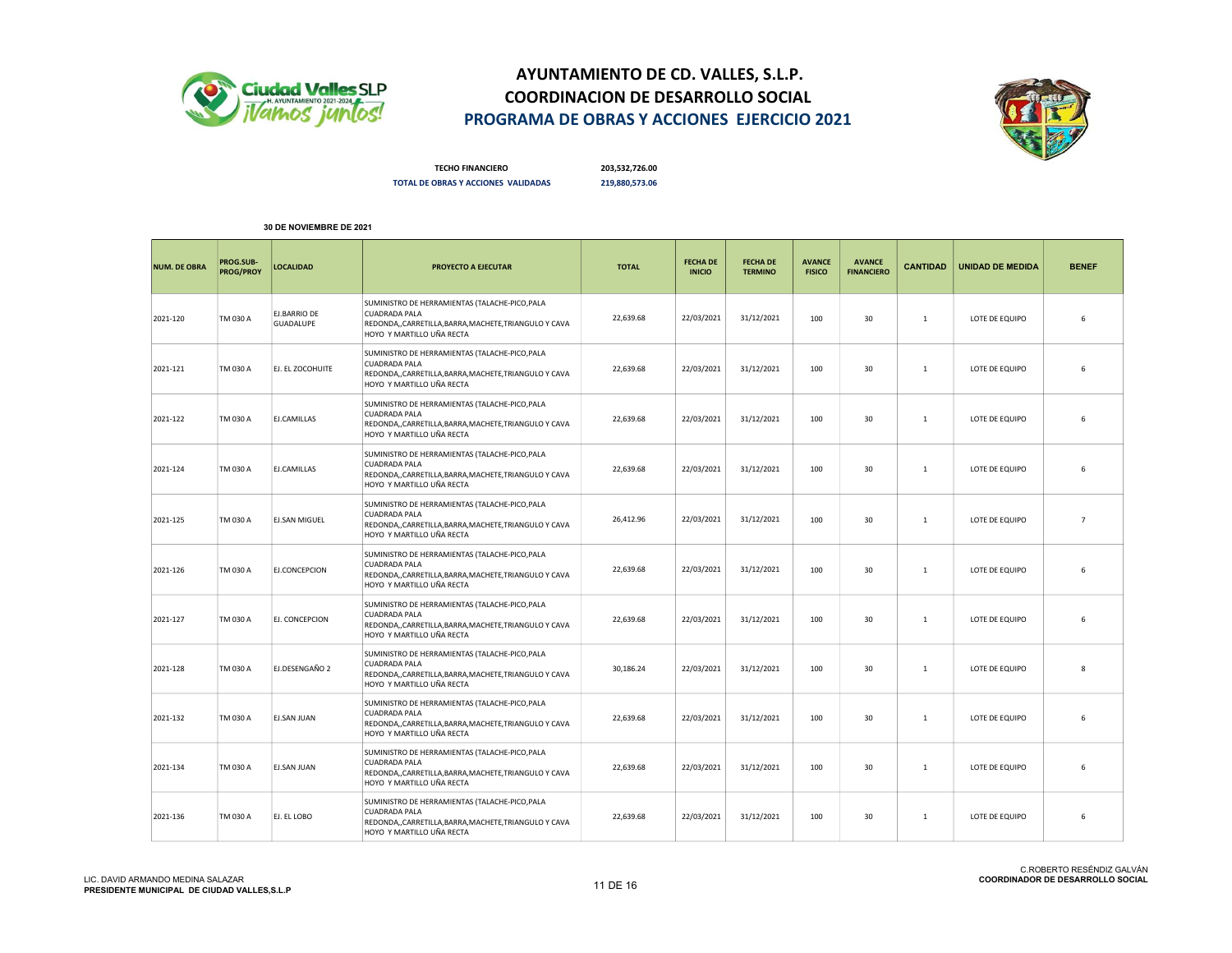



TECHO FINANCIERO 203,532,726.00 TOTAL DE OBRAS Y ACCIONES VALIDADAS 219,880,573.06

| <b>NUM. DE OBRA</b> | PROG.SUB-<br><b>PROG/PROY</b> | <b>LOCALIDAD</b>      | PROYECTO A EJECUTAR                                                                                                                                       | <b>TOTAL</b> | <b>FECHA DE</b><br><b>INICIO</b> | <b>FECHA DE</b><br><b>TERMINO</b> | <b>AVANCE</b><br><b>FISICO</b> | <b>AVANCE</b><br><b>FINANCIERO</b> | <b>CANTIDAD</b> | <b>UNIDAD DE MEDIDA</b> | <b>BENEF</b> |
|---------------------|-------------------------------|-----------------------|-----------------------------------------------------------------------------------------------------------------------------------------------------------|--------------|----------------------------------|-----------------------------------|--------------------------------|------------------------------------|-----------------|-------------------------|--------------|
| 2021-137            | TM 030 A                      | EJ. EL CHICAL 1       | SUMINISTRO DE HERRAMIENTAS (TALACHE-PICO, PALA<br><b>CUADRADA PALA</b><br>REDONDA,,CARRETILLA,BARRA,MACHETE,TRIANGULO Y CAVA<br>HOYO Y MARTILLO UÑA RECTA | 22,639.68    | 22/03/2021                       | 31/12/2021                        | 100                            | 30                                 | 1               | LOTE DE EQUIPO          | 6            |
| 2021-138            | TM 030 A                      | COL. INFONAVIT 2      | SUMINISTRO DE HERRAMIENTAS (TALACHE-PICO, PALA<br><b>CUADRADA PALA</b><br>REDONDA,,CARRETILLA,BARRA,MACHETE,TRIANGULO Y CAVA<br>HOYO Y MARTILLO UÑA RECTA | 22,639.68    | 22/03/2021                       | 31/12/2021                        | 100                            | 30                                 | $\mathbf{1}$    | LOTE DE EQUIPO          | 6            |
| 2021-143            | TM 030 A                      | EJ. CANOAS            | SUMINISTRO DE HERRAMIENTAS (TALACHE-PICO, PALA<br><b>CUADRADA PALA</b><br>REDONDA,,CARRETILLA,BARRA,MACHETE,TRIANGULO Y CAVA<br>HOYO Y MARTILLO UÑA RECTA | 22,639.68    | 22/03/2021                       | 31/12/2021                        | 100                            | 30                                 | 1               | LOTE DE EQUIPO          | 6            |
| 2021-145            | TM 030 A                      | EJ. ZOCOHUITE         | SUMINISTRO DE HERRAMIENTAS (TALACHE-PICO, PALA<br><b>CUADRADA PALA</b><br>REDONDA,,CARRETILLA,BARRA,MACHETE,TRIANGULO Y CAVA<br>HOYO Y MARTILLO UÑA RECTA | 22,639.68    | 22/03/2021                       | 31/12/2021                        | 100                            | 30                                 | 1               | LOTE DE EQUIPO          | 6            |
| 2021-146            | TM 030 A                      | EJ. OJO DE AGUA       | SUMINISTRO DE HERRAMIENTAS (TALACHE-PICO, PALA<br><b>CUADRADA PALA</b><br>REDONDA,,CARRETILLA,BARRA,MACHETE,TRIANGULO Y CAVA<br>HOYO Y MARTILLO UÑA RECTA | 22,639.68    | 22/03/2021                       | 31/12/2021                        | 100                            | 30                                 | 1               | LOTE DE EQUIPO          | 6            |
| 2021-151            | TM 030 A                      | <b>EJ.EL SIDRAL</b>   | SUMINISTRO DE HERRAMIENTAS (TALACHE-PICO, PALA<br><b>CUADRADA PALA</b><br>REDONDA,,CARRETILLA,BARRA,MACHETE,TRIANGULO Y CAVA<br>HOYO Y MARTILLO UÑA RECTA | 60,372.48    | 22/03/2021                       | 31/12/2021                        | 100                            | 30                                 | 1               | LOTE DE EQUIPO          | 16           |
| 2021-152            | TM 030 A                      | EJ. LAGUNA DEL MANTE  | SUMINISTRO DE HERRAMIENTAS (TALACHE-PICO, PALA<br><b>CUADRADA PALA</b><br>REDONDA,,CARRETILLA,BARRA,MACHETE,TRIANGULO Y CAVA<br>HOYO Y MARTILLO UÑA RECTA | 45,279.36    | 22/03/2021                       | 31/12/2021                        | 100                            | 30                                 | 1               | LOTE DE EQUIPO          | 12           |
| 2021-154            | TM 030 A                      | <b>EJ.LAS HUERTAS</b> | SUMINISTRO DE HERRAMIENTAS (TALACHE-PICO, PALA<br><b>CUADRADA PALA</b><br>REDONDA,,CARRETILLA,BARRA,MACHETE,TRIANGULO Y CAVA<br>HOYO Y MARTILLO UÑA RECTA | 22,639.68    | 22/03/2021                       | 31/12/2021                        | 100                            | 30                                 | 1               | LOTE DE EQUIPO          | 6            |
| 2021-160            | <b>TM010I</b>                 | EJ.EL SIDRAL          | EQUIPAMIENTO PARA SISTEMA DE RIEGO                                                                                                                        | 58,210.00    | 22/03/2021                       | 31/12/2021                        | 100                            | 30                                 |                 | METRO LINEAL            | 6            |
| 2021-162            | <b>TM010I</b>                 | EJ.LA MARINA          | EQUIPAMIENTO PARA SISTEMA DE RIEGO                                                                                                                        | 40,000.00    | 22/03/2021                       | 31/12/2021                        | 100                            | 30                                 |                 | <b>METRO LINEAL</b>     | 6            |
| 2021-167            | TM 030 A                      | EJ. LOS SABINOS       | EQUIPAMIENTO CON ARADO AGRICOLA                                                                                                                           | 70,000.00    | 22/03/2021                       | 31/12/2021                        | 100                            | 30                                 | 1               | LOTE DE EQUIPO          | 6            |
| 2021-170            | TM 030 A                      | EJ. LAGUNA DEL MANTE  | EQUIPAMIENTO CON ARADO AGRICOLA                                                                                                                           | 70,000.00    | 22/03/2021                       | 31/12/2021                        | 100                            | 30                                 | 1               | LOTE DE EQUIPO          | 6            |
| 2021-175            | <b>TM010I</b>                 | COL. VISTA HERMOSA    | EQUIPAMIENTO PARA SISTEMA DE RIEGO                                                                                                                        | 46,469.50    | 22/03/2021                       | 31/12/2021                        | 100                            | 30                                 |                 | <b>METRO LINEAL</b>     | 6            |
| 2021-183            | TM 030 A                      | EJ. EL SIDRAL         | EQUIPAMIENTO CON REMOLQUE GANADERO                                                                                                                        | 70,000.00    | 22/03/2021                       | 31/12/2021                        | 100                            | 30                                 | 1               | LOTE DE EQUIPO          | 6            |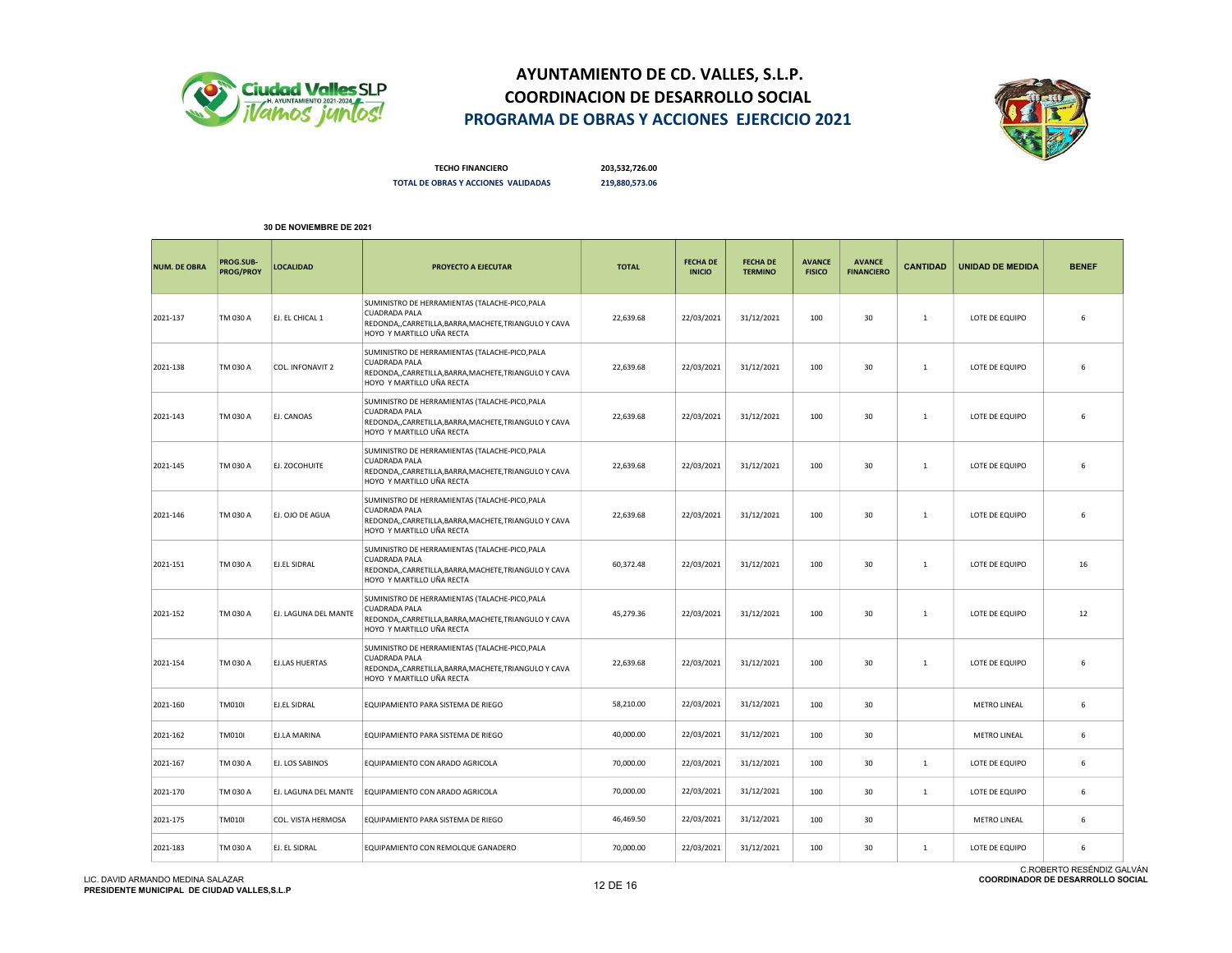



TECHO FINANCIERO 203,532,726.00 TOTAL DE OBRAS Y ACCIONES VALIDADAS 219,880,573.06

| <b>NUM. DE OBRA</b>                         | PROG.SUB-<br>PROG/PROY | LOCALIDAD                           | PROYECTO A EJECUTAR                                                            | <b>TOTAL</b> | <b>FECHA DE</b><br><b>INICIO</b> | <b>FECHA DE</b><br><b>TERMINO</b> | <b>AVANCE</b><br><b>FISICO</b> | <b>AVANCE</b><br><b>FINANCIERO</b> | <b>CANTIDAD</b> | <b>UNIDAD DE MEDIDA</b> | <b>BENEF</b>   |
|---------------------------------------------|------------------------|-------------------------------------|--------------------------------------------------------------------------------|--------------|----------------------------------|-----------------------------------|--------------------------------|------------------------------------|-----------------|-------------------------|----------------|
| 2021-192                                    | TM 030 A               | EJ. CAMILLAS                        | EQUIPAMIENTO DE BOMBAS ASPERSORAS                                              | 8,505.00     | 22/03/2021                       | 31/12/2021                        | 100                            | 30                                 | 1               | LOTE DE EQUIPO          | $\overline{7}$ |
| 2021-195                                    | TM 030 A               | EJ.LA PILA                          | EQUIPAMIENTO CON PICADORA DE FORRAJE                                           | 34,635.00    | 22/03/2021                       | 31/12/2021                        | 100                            | 30                                 | 1               | LOTE DE EQUIPO          | 6              |
| 2021-196                                    | TM 030 A               | COL.20 DE NOVIEMBRE                 | EQUIPAMIENTO CON PICADORA DE FORRAJE                                           | 21,638.90    | 22/03/2021                       | 31/12/2021                        | 100                            | 30                                 | 1               | LOTE DE EQUIPO          | 6              |
| 2021-197                                    | <b>TM010I</b>          | EJ.ZOCOHUITE                        | EQUIPAMIENTO PARA SISTEMA DE RIEGO                                             | 49,068.00    | 22/03/2021                       | 31/12/2021                        | 100                            | 30                                 |                 | <b>METRO LINEAL</b>     | 6              |
| 2021-200                                    | TM 030 A               | COL. MENDEZ                         | EQUIPAMIENTO CON PICADORA DE FORRAJE                                           | 24,197.00    | 22/03/2021                       | 31/12/2021                        | 100                            | 30                                 | $\mathbf{1}$    | LOTE DE EQUIPO          | 6              |
| 2021-203                                    | TM 030 A               | EJ. IGNACIO ZARAGOZA                | EQUIPAMIENTO CON PICADORA DE FORRAJE                                           | 20,000.00    | 22/03/2021                       | 31/12/2021                        | 100                            | 30                                 | $\mathbf{1}$    | LOTE DE EQUIPO          | 6              |
| 2021-205                                    | TM 030 A               | <b>FRACC VILLAS DE SAN</b><br>PEDRO | EQUIPAMIENTO DE BOMBAS ASPERSORAS                                              | 16,420.00    | 22/03/2021                       | 31/12/2021                        | 100                            | 30                                 | 1               | LOTE DE EQUIPO          | 6              |
| 2021-206                                    | TM 030 A               | EJ. CERRO ALTO                      | EQUIPAMIENTO CON FERTILIZADORA                                                 | 40,600.00    | 22/03/2021                       | 31/12/2021                        | 100                            | 30                                 | 1               | LOTE DE EQUIPO          | 6              |
| 2021-208                                    | <b>TM010I</b>          | EJ. LA LIMA                         | EQUIPAMIENTO PARA SISTEMA DE RIEGO                                             | 51,850.00    | 22/03/2021                       | 31/12/2021                        | 100                            | 30                                 |                 | <b>METRO LINEAL</b>     | 6              |
| 2021-211                                    | <b>TM 030A</b>         | COL. TAMPICO                        | EQUIPAMIENTO CON REMOLQUE GANADERO                                             | 65,000.00    | 22/03/2021                       | 31/12/2021                        | 100                            | 30                                 | 1               | LOTE DE EQUIPO          | 6              |
| 2021-213                                    | <b>TM 030A</b>         | COL. EL CARMEN 2                    | EQUIPAMIENTO CON PICADORA DE FORRAJE                                           | 24,197.00    | 22/03/2021                       | 31/12/2021                        | 100                            | 30                                 | 1               | LOTE DE EQUIPO          | 6              |
| 2021-2466                                   | TM 030A                | LAGUNA DEL MANTE                    | EQUIPAMIENTO CON REMOLQUE GANADERO                                             | 70,000.00    | 05/07/2021                       | 31/12/2021                        | 100                            | 30                                 | 1               | LOTE DE EQUIPO          | 6              |
| 2021-2468                                   | <b>TM 030A</b>         | ZARAGOZA                            | EQUIPAMIENTO CON REMOLQUE CAMA BAJA                                            | 65,000.00    | 05/07/2021                       | 31/12/2021                        | 100                            | 30                                 | 1               | LOTE DE EQUIPO          | 6              |
| 2021-2469                                   | TM 030A                | LAGUNA DEL MANTE                    | EQUIPAMIENTO CON ESCARIFICADORA CULTIVADORA<br><b>ENGANCHE DE TRES PUNTOS</b>  | 48,000.00    | 05/07/2021                       | 31/12/2021                        | 100                            | 30                                 | 1               | LOTE DE EQUIPO          | 6              |
| 2021-2470                                   | <b>TM 030A</b>         | <b>TOCONALA</b>                     | EQUIPAMIENTO CON TRAPICHE                                                      | 55,000.00    | 05/07/2021                       | 31/12/2021                        | 100                            | 30                                 | 1               | LOTE DE EQUIPO          | 6              |
| TR INFRAESTRUCTURA ARTESANAL                |                        |                                     |                                                                                |              |                                  |                                   |                                |                                    |                 |                         |                |
| 2021-214                                    | TR 01                  | COL. SAN RAFAEL                     | EQUIPAMIENTO PARA TALLER CONFECCION DE PRENDAS CON<br><b>BORDADO ARTESANAL</b> | 16,500.00    | 22/03/2021                       | 31/12/2021                        | $\mathbf 0$                    | $\mathsf 0$                        | 1               | TALLER ARTESANAL        | 6              |
| 2021-216                                    | TR 01                  | COL. FRANCISCO I<br>MADERO          | EQUIPAMIENTO PARA TALLER CONFECCION DE PRENDAS CON<br><b>BORDADO ARTESANAL</b> | 33,000.00    | 22/03/2021                       | 31/12/2021                        | $\mathbf 0$                    | $\mathbf 0$                        | $\mathbf{1}$    | TALLER ARTESANAL        | 6              |
| 2021-218                                    | TR 01                  | COL. INFONAVIT 1                    | EQUIPAMIENTO PARA TALLER CONFECCION DE PRENDAS CON<br><b>BORDADO ARTESANAL</b> | 18,480.00    | 22/03/2021                       | 31/12/2021                        | 0                              | 0                                  | 1               | TALLER ARTESANAL        | 6              |
| 2021-219                                    | TR 01                  | EJ. EJIDO LA HINCADA                | EQUIPAMIENTO PARA TALLER CONFECCION DE PRENDAS CON<br><b>BORDADO ARTESANAL</b> | 22,799.00    | 22/03/2021                       | 31/12/2021                        | $^{\circ}$                     | $\Omega$                           | -1              | <b>TALLER ARTESANAL</b> | 6              |
| TP INFRAESTRUCTURA APICOLA Y AGROINDUSTRIAL |                        |                                     |                                                                                |              |                                  |                                   |                                |                                    |                 |                         |                |
| 2021-222                                    | TP 01                  | COL. BARRIO LAS LOMAS               | EQUIPAMIENTO PARA TALLER DE TORTILLERIA DE HARINA                              | 21,692.00    | 22/03/2021                       | 31/12/2021                        | 100                            | 30                                 | 1               | TALLER                  | 6              |
| 2021-223                                    | TP 01                  | EJ.CRUCERO LAS PITAS                | EQUIPAMIENTO PARA MOLINO DE NIXTAMAL                                           | 11,020.00    | 22/03/2021                       | 31/12/2021                        | 100                            | 30                                 | 1               | <b>MOLINO</b>           | 6              |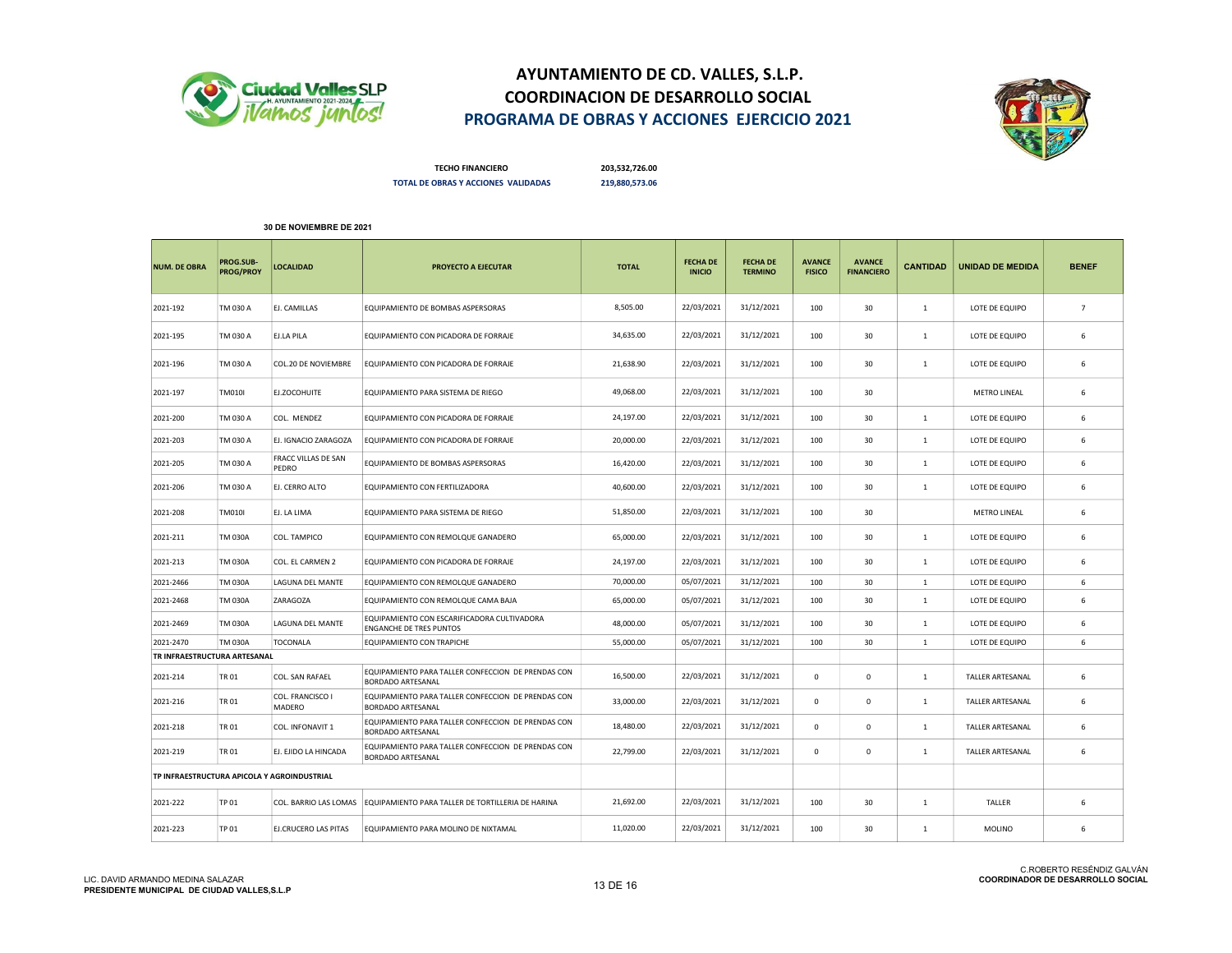



TECHO FINANCIERO 203,532,726.00 TOTAL DE OBRAS Y ACCIONES VALIDADAS 219,880,573.06

| <b>NUM. DE OBRA</b>           | PROG.SUB-<br><b>PROG/PROY</b> | <b>LOCALIDAD</b>                          | PROYECTO A EJECUTAR                                                  | <b>TOTAL</b> | <b>FECHA DE</b><br><b>INICIO</b> | <b>FECHA DE</b><br><b>TERMINO</b> | <b>AVANCE</b><br><b>FISICO</b> | <b>AVANCE</b><br><b>FINANCIERO</b> | <b>CANTIDAD</b> | <b>UNIDAD DE MEDIDA</b> | <b>BENEF</b> |
|-------------------------------|-------------------------------|-------------------------------------------|----------------------------------------------------------------------|--------------|----------------------------------|-----------------------------------|--------------------------------|------------------------------------|-----------------|-------------------------|--------------|
| 2021-224                      | <b>TP 01</b>                  | COL. EL CARMEN 2                          | EQUIPAMIENTO PARA TALLER DE TORTILLERIA DE HARINA                    | 49,996.00    | 22/03/2021                       | 31/12/2021                        | 100                            | 30                                 | 1               | <b>TALLER</b>           | 6            |
| 2021-228                      | <b>TP 01</b>                  | COL. FRACC VILLAS DEL<br>SOL              | EQUIPAMIENTO PARA TALLER DE TORTILLERIA DE HARINA                    | 52,810.00    | 22/03/2021                       | 31/12/2021                        | 100                            | 30                                 | 1               | TALLER                  | 6            |
| 2021-229                      | <b>TP 01</b>                  | <b>EJ.EL GRITADERO</b>                    | EQUIPAMIENTO PARA MOLINO DE NIXTAMAL                                 | 14,506.40    | 22/03/2021                       | 31/12/2021                        | 100                            | 30                                 | $\mathbf{1}$    | <b>MOLINO</b>           | 6            |
| 2021-230                      | TP 01                         | EJ.CHANTOL                                | EQUIPAMIENTO PARA MOLINO DE NIXTAMAL                                 | 4,273.50     | 22/03/2021                       | 31/12/2021                        | 100                            | 30                                 | 1               | <b>MOLINO</b>           | 6            |
| 2021-2471                     | TP 01                         | MAGISTERIAL                               | EQUIPAMIENTO PARA TALLER DE TORTILLERIA DE HARINA                    | 46.509.19    | 05/07/2021                       | 31/12/2021                        | 100                            | 30                                 | $\mathbf{1}$    | TALLER                  | 6            |
| 2021-232                      | TP 01                         | COL. CUAUHTEMOC                           | EQUIPAMIENTO PARA TALLER DE EMBUTIDOS                                | 69,021.00    | 22/03/2021                       | 31/12/2021                        | 100                            | 30                                 | $\mathbf{1}$    | <b>TALLER</b>           | 6            |
| 2021-242                      | <b>TP 01</b>                  | EJ. LAGUNA DEL MANTE                      | EQUIPAMIENTO PARA TALLER DE EMBUTIDOS                                | 29,917.00    | 22/03/2021                       | 31/12/2021                        | 100                            | 30                                 | $\mathbf{1}$    | TALLER                  | 6            |
| 2021-248                      | TP 01                         | <b>FRACC. VILLA REAL</b>                  | EQUIPAMIENTO PARA TALLER DE EMBUTIDOS                                | 37,457.00    | 22/03/2021                       | 31/12/2021                        | 100                            | 30                                 | 1               | TALLER                  | 6            |
| 2021-252                      | <b>TP 01</b>                  | COL. LAS HUASTECAS                        | EQUIPAMIENTO PARA TALLER DE EMBUTIDOS                                | 30,377.00    | 22/03/2021                       | 31/12/2021                        | 100                            | 30                                 | $\mathbf{1}$    | TALLER                  | 6            |
| 2021-264                      | TP 01                         | COL.IGNACIO GARCIA<br><b>TELLEZ</b>       | EQUIPAMIENTO PARA TALLER DE EMBUTIDOS                                | 46,048.52    | 22/03/2021                       | 31/12/2021                        | 100                            | 30                                 | $\mathbf{1}$    | TALLER                  | 6            |
| 2021-266                      | TP 01                         | COL.HIDALGO                               | EQUIPAMIENTO PARA TALLER DE EMBUTIDOS                                | 29,540.00    | 22/03/2021                       | 31/12/2021                        | 100                            | 30                                 | $\mathbf{1}$    | TALLER                  | 6            |
| 2021-2472                     | TP 01                         | <b>TRONCONES Y LA</b><br><b>CORRIENTE</b> | EQUIPAMIENTO PARA TALLER DE EMBUTIDOS                                | 59,349.00    | 05/07/2021                       | 31/12/2021                        | 100                            | 30                                 | $\mathbf{1}$    | TALLER                  | 6            |
| 2021-270                      | TP 01                         | EJ. COYOLES                               | EQUIPAMIENTO PARA RASPAS Y LICUADOS CON FRUTA DE LA<br><b>REGION</b> | 26.576.00    | 22/03/2021                       | 31/12/2021                        | 100                            | 30                                 | $\mathbf{1}$    | <b>TALLER</b>           | 6            |
| 2021-273                      | TP 01                         | COL. VISTAHERMOSA                         | EQUIPAMIENTO PARA RASPAS Y LICUADOS CON FRUTA DE LA<br><b>REGION</b> | 43,000.00    | 22/03/2021                       | 31/12/2021                        | 100                            | 30                                 | 1               | TALLER                  | 6            |
| 2021-280                      | <b>TP 01</b>                  | EJ. LA HINCADA                            | EQUIPAMIENTO PARA RASPAS Y LICUADOS CON FRUTA DE LA<br>REGION        | 68,556.00    | 22/03/2021                       | 31/12/2021                        | 100                            | 30                                 | $\mathbf{1}$    | TALLER                  | 6            |
| 2021-281                      | TP 01                         | COL. CONSUELO                             | EQUIPAMIENTO PARA RASPAS Y LICUADOS CON FRUTA DE LA<br><b>REGION</b> | 43,370.00    | 22/03/2021                       | 31/12/2021                        | 100                            | 30                                 | $\mathbf{1}$    | TALLER                  | 6            |
| 2021-284                      | TP 01                         | COL.ZONA CENTRO                           | EQUIPAMIENTO PARA RASPAS Y LICUADOS CON FRUTA DE LA<br>REGION        | 20,996.00    | 22/03/2021                       | 31/12/2021                        | 100                            | 30                                 | $\mathbf{1}$    | TALLER                  | 6            |
| 2021-286                      | <b>TP 01</b>                  | COL.VILLAS DEL REAL                       | EQUIPAMIENTO PARA RASPAS Y LICUADOS CON FRUTA DE LA<br><b>REGION</b> | 18,823.99    | 22/03/2021                       | 31/12/2021                        | 100                            | 30                                 | 1               | <b>TALLER</b>           | 6            |
|                               |                               |                                           | TOTALES DE INFRAESTRUCTURA AGROPECUARIA                              | 2,849,633.84 |                                  |                                   |                                |                                    |                 |                         |              |
|                               |                               |                                           |                                                                      |              |                                  |                                   |                                |                                    |                 |                         |              |
| SK MANEJO DE RESIDUOS SOLIDOS |                               |                                           |                                                                      |              |                                  |                                   |                                |                                    |                 |                         |              |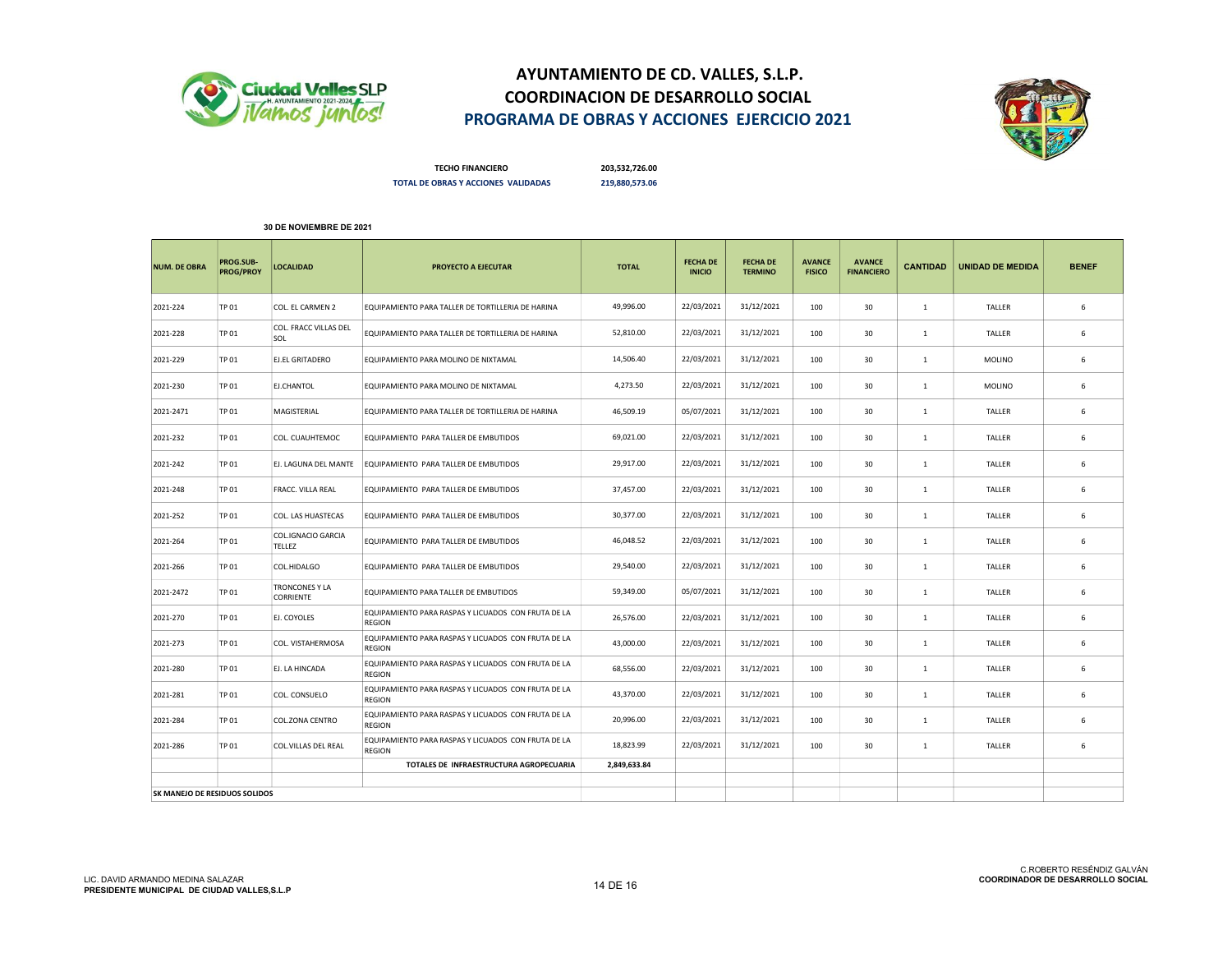



TECHO FINANCIERO 203,532,726.00 TOTAL DE OBRAS Y ACCIONES VALIDADAS 219,880,573.06

| <b>NUM. DE OBRA</b>                          | PROG.SUB-<br><b>PROG/PROY</b> | <b>LOCALIDAD</b>                       | PROYECTO A EJECUTAR                                                                                                                                                              | <b>TOTAL</b>  | <b>FECHA DE</b><br><b>INICIO</b> | <b>FECHA DE</b><br><b>TERMINO</b> | <b>AVANCE</b><br><b>FISICO</b> | <b>AVANCE</b><br><b>FINANCIERO</b> | <b>CANTIDAD</b> | <b>UNIDAD DE MEDIDA</b>      | <b>BENEF</b>                                            |
|----------------------------------------------|-------------------------------|----------------------------------------|----------------------------------------------------------------------------------------------------------------------------------------------------------------------------------|---------------|----------------------------------|-----------------------------------|--------------------------------|------------------------------------|-----------------|------------------------------|---------------------------------------------------------|
| 2021-288                                     | SK01OA                        | CIUDAD VALLES (<br>CABECERA MUNICIPAL) | MANEJO DE RESIDUOS SOLIDOS                                                                                                                                                       | 7,600,000.00  | 04/02/2021                       | 31/12/2021                        | 100                            | 100                                | 5               | <b>HECTAREA</b>              | 189,166                                                 |
| 2021-4960                                    | SK01OA                        | <b>CIUDAD VALLES</b>                   | MANTENIMIENTO DE RELLENO SANITARIO EN EJIDO CHANTOL                                                                                                                              | 5,287,998.62  | 18/10/2021                       | 17/12/2021                        | 72                             | 47                                 | 5               | HECTAREA                     | 189,166                                                 |
|                                              |                               |                                        | TOTAL MANEJO DE RESIDUOS SOLIDOS                                                                                                                                                 | 12,887,998.62 |                                  |                                   |                                |                                    |                 |                              |                                                         |
| <b>SE URBANIZACION</b>                       |                               |                                        |                                                                                                                                                                                  |               |                                  |                                   |                                |                                    |                 |                              |                                                         |
| 2021-290                                     | SE02OJ                        | CIUDAD VALLES (<br>CABECERA MUNICIPAL) | ADQUISICION DE LUMINARIAS (EJERCICIO 2021)                                                                                                                                       | 17,159,849.00 | 04/02/2021                       | 31/12/2021                        | 100                            | 95                                 | 12,000          | LUMINARIA                    | 189,166                                                 |
| 2021-2103                                    | SE02OJ                        | <b>CIUDAD VALLES</b>                   | REHABILITACION DE ALUMBRADO PUBLICO                                                                                                                                              | 338,830.20    | 15/07/2021                       | 04/08/2021                        | 100                            | 100                                | 110             | LUMINARIA                    | 189,166                                                 |
| 2021-4962                                    | SE02OA                        | <b>CIUDAD VALLES</b>                   | REHABILITACION DE CALLE CON CONCRETO ASFALTICO EN<br>CIUDAD VALLES, EN CALLE VICENTE C. SALAZAR ENTRE<br>BOULEVARD MEXICO-LAREDO Y CALLE ALLENDE, COLONIA<br>FRANCISCO I. MADERO | 1,809,295.29  | 22/11/2021                       | 31/12/2021                        | 5                              | $\mathbf 0$                        | 3380            | M <sub>2</sub>               | VIVIENDAS 1636                                          |
| 2021-4964                                    | SE02OA                        | <b>CIUDAD VALLES</b>                   | REHABILITACION DE CALLE CON CONCRETO ASFALTICO EN<br>CIUDAD VALLES, EN CALLE VICENTE C. SALAZAR ENTRE PEDRO<br>ANTONIO SANTOS Y AZTECAS, COLONIA AVANCE                          | 1,344,898.90  | 27/10/2021                       | 26/12/2021                        | 5                              | 0                                  | 2325            | M <sub>2</sub>               | <b>46 VIVIENDAS</b><br>DIRECTAS 478<br>VIVIENDAS GRALES |
|                                              |                               |                                        | TOTAL URBANIZACION                                                                                                                                                               | 20,652,873.39 |                                  |                                   |                                |                                    |                 |                              |                                                         |
|                                              |                               |                                        | TOTALES DE MANTENIMIENTO DE INFRAESTRUCTURA                                                                                                                                      | 54,030,253.24 |                                  |                                   |                                |                                    |                 |                              |                                                         |
|                                              |                               |                                        |                                                                                                                                                                                  |               |                                  |                                   |                                |                                    |                 |                              |                                                         |
| 05 SEGURIDAD PUBLICA<br>UI SEGURIDAD PUBLICA |                               |                                        |                                                                                                                                                                                  |               |                                  |                                   |                                |                                    |                 |                              |                                                         |
| 2021-300                                     | UI01                          | CIUDAD VALLES (<br>CABECERA MUNICIPAL) | PAGO DE ALUMBRADO PUBLICO                                                                                                                                                        | 17,400,000.00 | 04/02/2021                       | 31/12/2021                        | 77                             | 77                                 | 1               | PAGO DE ALUMBRADO<br>PUBLICO | 189,166                                                 |
| 2021-5476                                    | UI01                          | <b>CIUDAD VALLES</b>                   | GASTOS OPERATIVOS DE SEGURIDAD PUBLICA DEL EJERCICIO<br>2021                                                                                                                     | 750,000.00    | 01/12/2021                       | 31/12/2021                        | 0                              | 0                                  | $\mathbf{1}$    | <b>INFORME</b>               | 189,166                                                 |
| 2021-5472                                    | UI03                          | <b>CIUDAD VALLES</b>                   | EQUIPAMIENTO PARA PLANTILLAS DE DSPYTM DEL EJERCICIO<br>2021 (UNIFORMES)                                                                                                         | 1,150,000.00  | 01/12/2021                       | 31/12/2021                        | 0                              | 0                                  | 160             | UNIFORME                     | 189,166                                                 |
| 2021-301                                     | UI01                          | CIUDAD VALLES (<br>CABECERA MUNICIPAL) | PAGO DE PLANTILLAS DE DSPYTM DEL EJERCICIO 2021                                                                                                                                  | 29,133,530.09 | 04/02/2021                       | 31/12/2021                        | 80                             | 80                                 | 139             | PLAZA OPERATIVA              | 189,166                                                 |